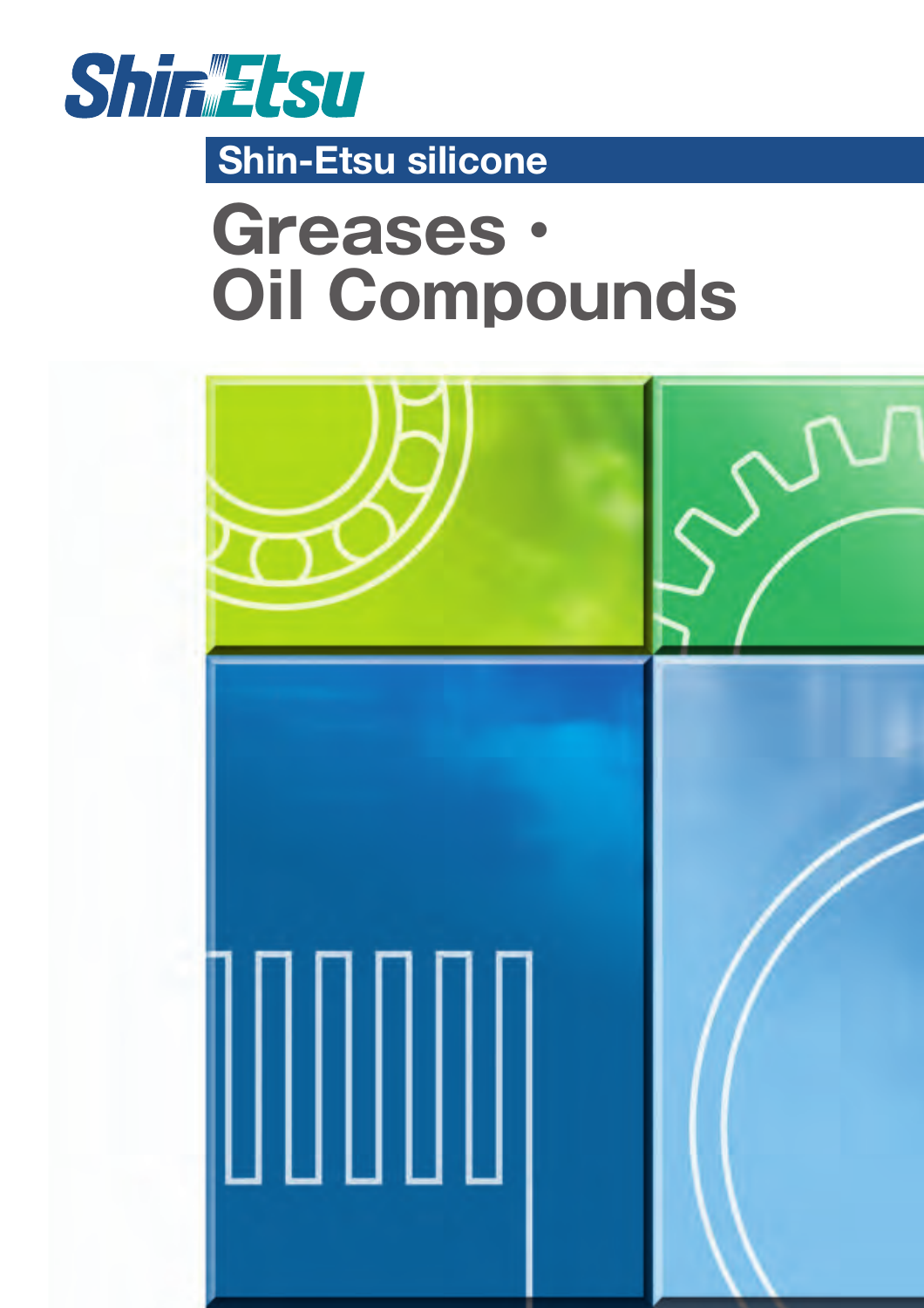# Contents

| $\bullet$ Information on Silicone Greases $\cdot$ Oil Compounds $\cdots$ P.3 | <b>Precautions concerning handling, safety and hygiene</b> $\cdots$ P.22 |  |
|------------------------------------------------------------------------------|--------------------------------------------------------------------------|--|
|                                                                              |                                                                          |  |
| ● Product introductions                                                      |                                                                          |  |
|                                                                              |                                                                          |  |
| 2. Oil compounds $\cdots$ P.14 $\sim$                                        |                                                                          |  |

### Facts about Silicone

### **【Chemical properties of silicones】**

The main chain of a silicone is made up of inorganic siloxane linkages (Si-O-Si), to which are attached side chains which contain organic groups. Silicones are a sort of hybrid polymer with both inorganic and organic components.

#### ■**Features attributable to siloxane linkages**

Silicones have a "backbone" of siloxane linkages, with attached side chains which contain organic groups.



The molecules of dimethyl silicone exhibit a twisted, helical structure.



●Compared to organic polymers, which have a carbon skeleton (C-C bond energy: 85 kcal/mol), silicones have superior heat resistance and weatherability (UV light, ozone resistance). This is due to the greater stability of siloxane bonds, which have a bond energy of 106 kcal/mol.

● Siloxane bonds have a bond length of 1.64 Å and bond angle of 134°. Compared to carbon bonds (bond distance: 1.54 Å, bond angle: 110°), they have a long bond distance and high bond angle, and a low rotational energy barrier. As a result, siloxane bonds move more freely and intermolecular forces are weak. These characteristics manifest themselves in the features of silicone materials, which include softness, gas permeability, cold resistance, and little change in viscosity due to temperature changes.

● The backbone of dimethyl silicone exhibits a helical structure.

Hydrophobic methyl groups cover almost the entire surface of the silicone polymer molecules, and surface energy is low. This gives rise to unique properties including water repellency and easy release.

● Moreover, silicones are low-polarity polymers, so they exhibit minimal moisture absorption.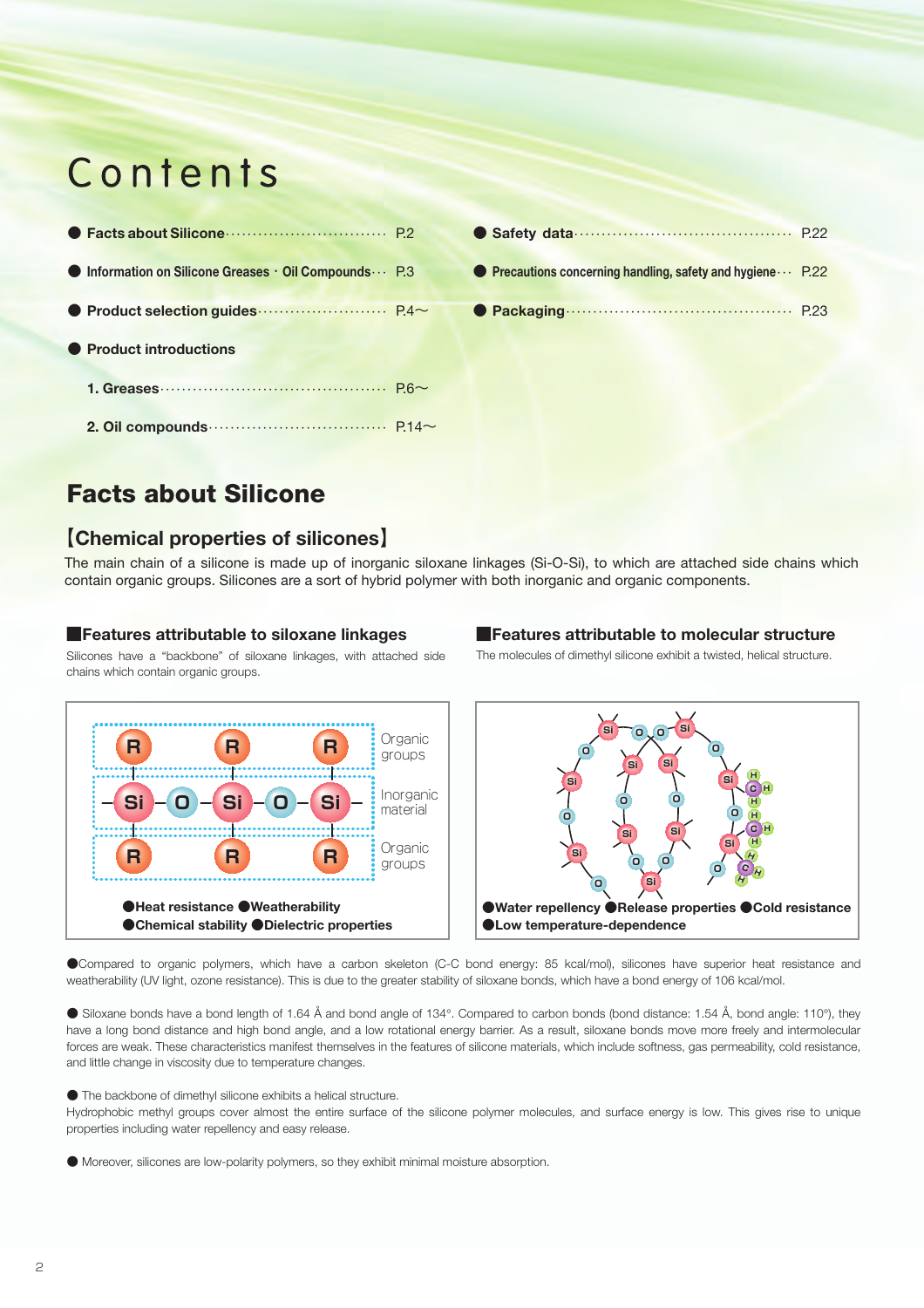## **Silicone Greases ・ Oil Compounds**

Silicone greases are products which consist of a base oil of silicone fluid compounded with thickening agents (such as metallic soaps) and other additives. They can be used in a wide range of temperatures and are used primarily on moving parts to provide lubrication and adhesion.

Silicone oil compounds are products which consist of a base oil of silicone fluid compounded with fillers such as silica powder or metallic oxides. The intended application will dictate the type of filler used.

They can be used in a wide range of temperatures and are used primarily on nonmoving parts for thermal conduction, electrical insulation and sealing.

### Features of silicone greases · oil compounds

Because they use silicone fluid as the base oil, Shin-Etsu silicone greases and oil compounds offer the following advantages.

Outstanding heat and cold resistance, so they perform well in extreme conditions and will continue to do so over prolonged use.

*2* Electrically insulating, so they can be used with confidence.

*3* Outstanding moisture resistance and water repellency.

*4* Non-corrosive.

*1*

**5** Effective in small amounts.



Heat resistance comparison (Left: mineral oil Right: silicone fluid)

*※*Before using any of these products, be sure to test beforehand to determine the product's suitability to the intended application.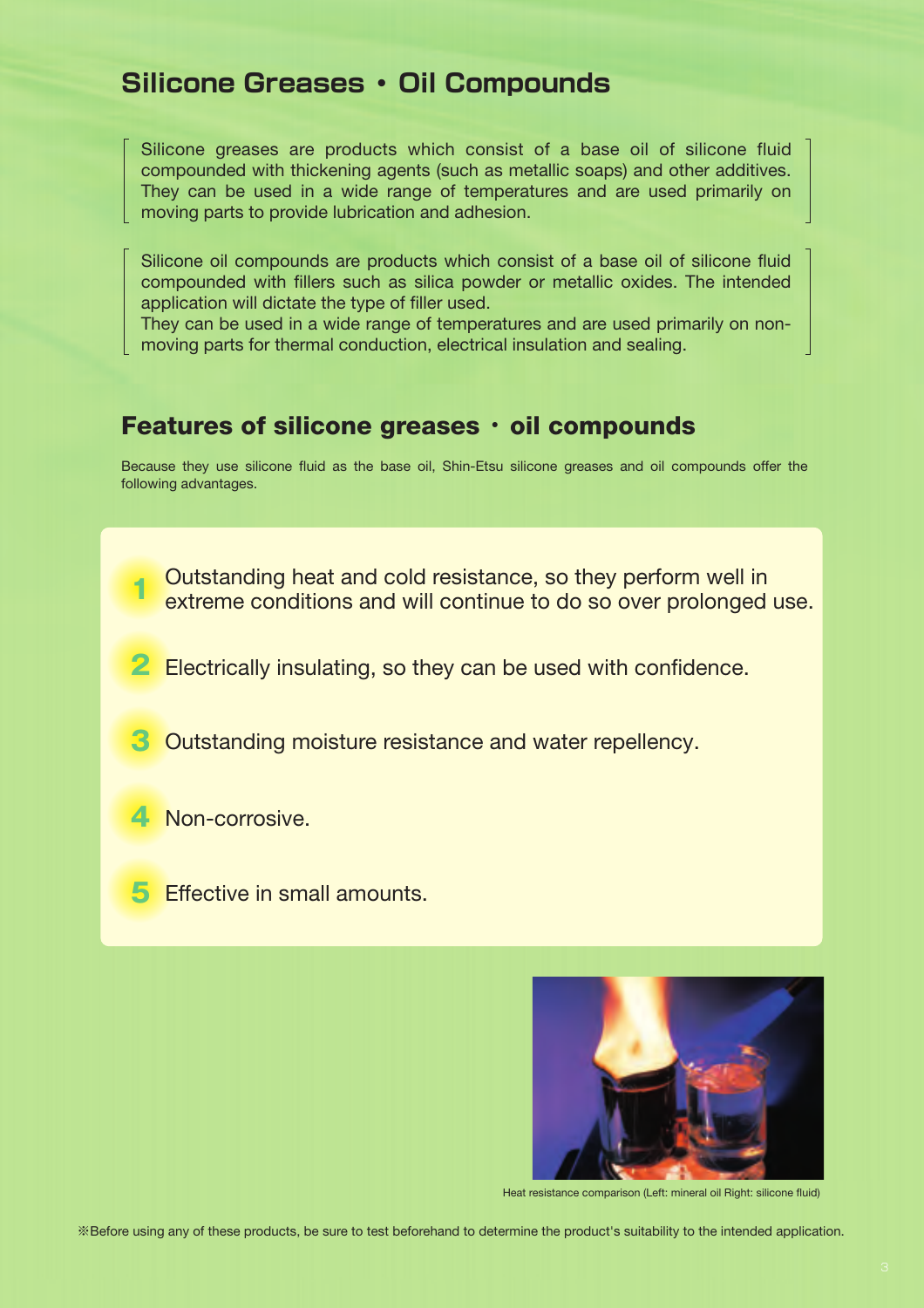

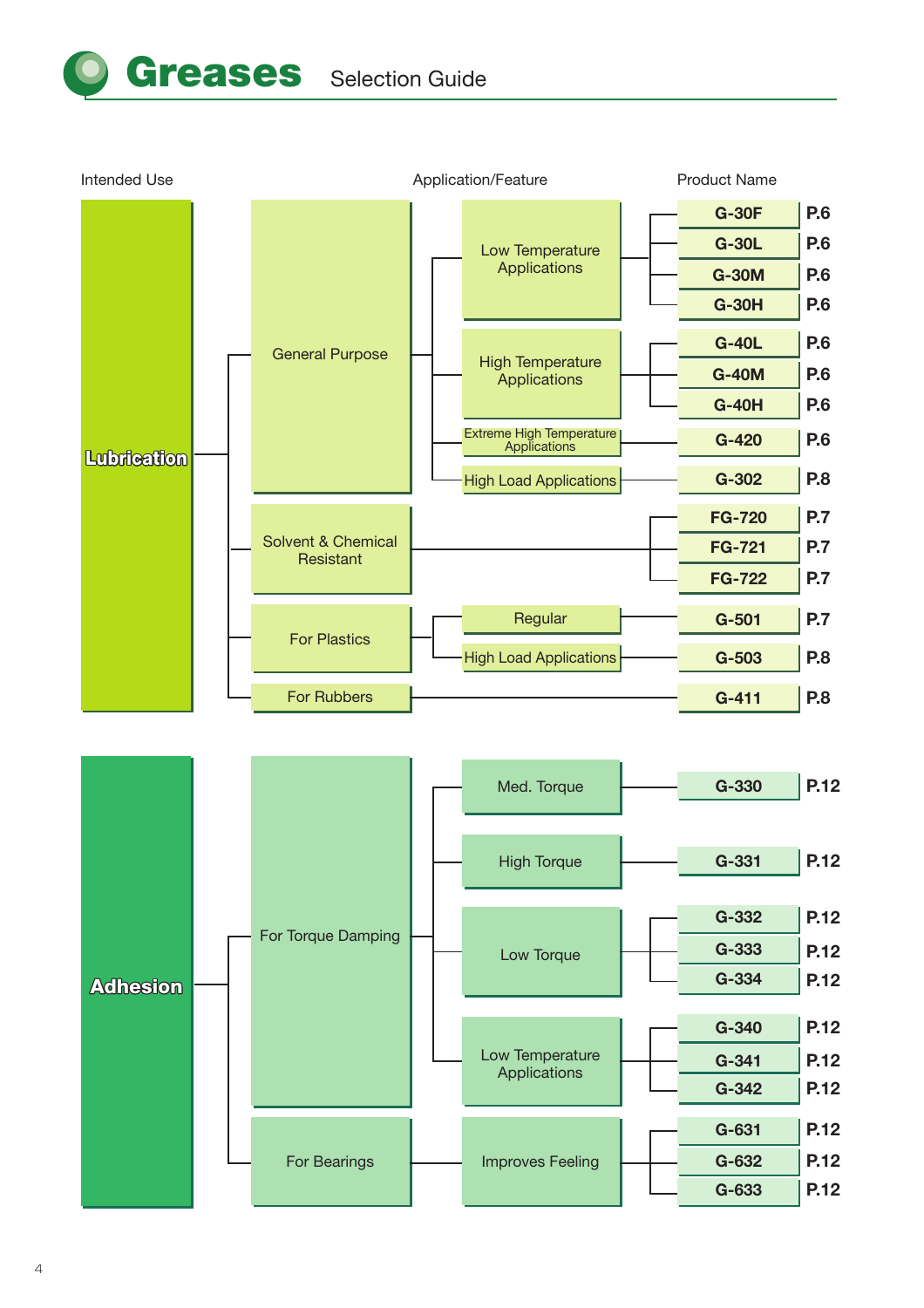**Oil compound** Selection Guide

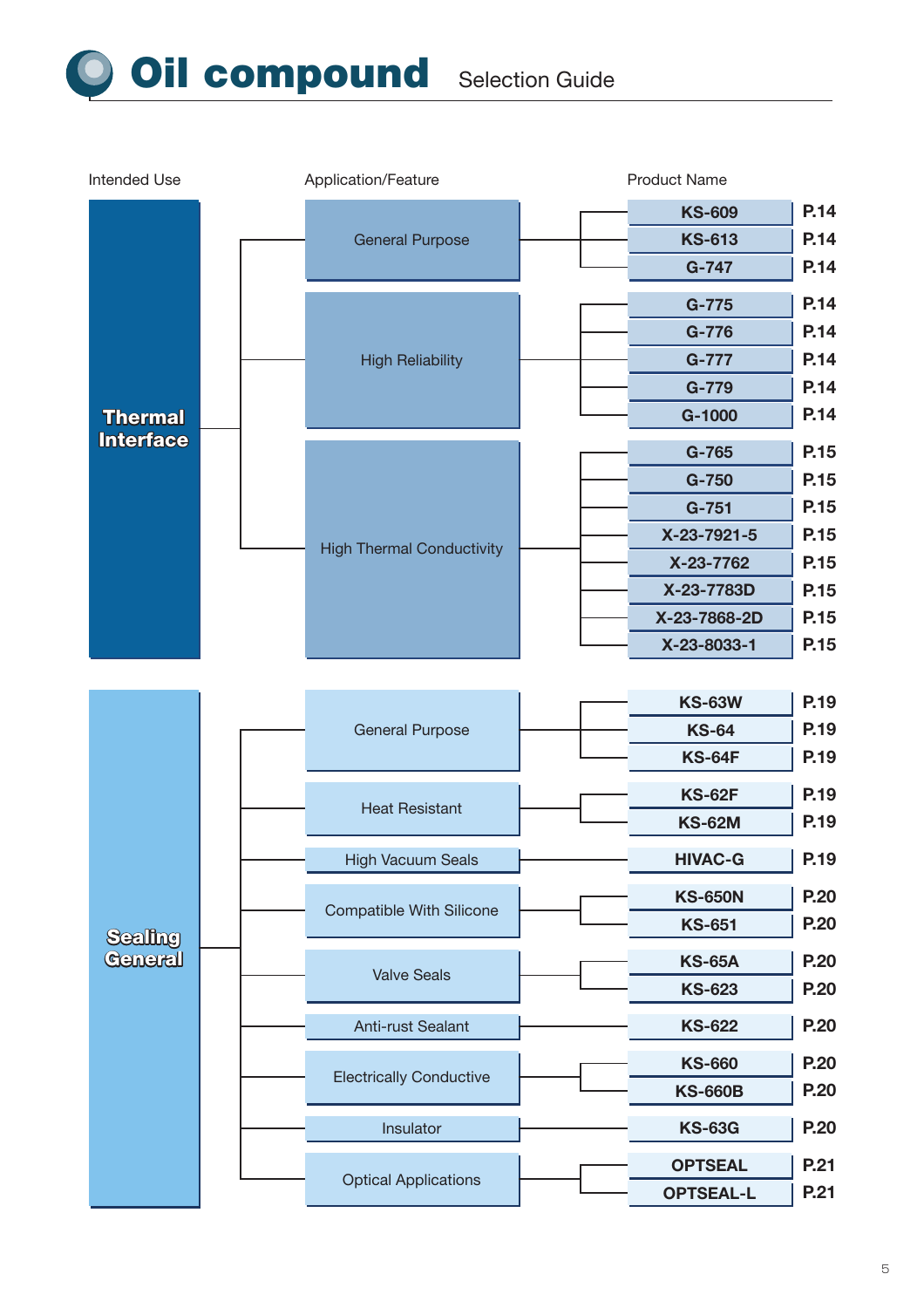# Properties of grease products

Silicone greases are made using a silicone fluid as the base oil. This is compounded with other materials such as thickeners, oiliness improvers and antioxidants. Compared to common mineral oil greases, silicone greases have greater thermo-oxidative stability and moisture resistance, and have a wider range of use temperatures. Silicone greases are also chemically inert, and so are compatible with almost all types of equipment.

# **Low-temperature lubrication applications**

### **■G-30F G-30L G-30M G-30H**

The greases in the G-30 series were specially designed to provide excellent lubrication at low temperatures. There are four grades of consistency : F, L, M and H.

#### **Typical properties**

|                         | Parameter                                                 |                                             | <b>G-30F</b>        | <b>G-30L</b>    | $G-30M$              | $G-30H$     |  |
|-------------------------|-----------------------------------------------------------|---------------------------------------------|---------------------|-----------------|----------------------|-------------|--|
| Appearance              |                                                           |                                             | Grayish white paste |                 | Grayish white grease |             |  |
| Specific gravity        |                                                           | $25^{\circ}$ C                              | 0.99<br>0.99        |                 | 1.00                 | 0.99        |  |
|                         | Consistency                                               | 25°C/worked                                 | $340 - 400$         | $280 - 320$     | $240 - 280$          | $200 - 240$ |  |
|                         | Drop point                                                | $\rm ^{\circ}C$                             |                     | $200+$          | $200+$               | $200+$      |  |
|                         | Oil separation                                            | $\frac{9}{6}$<br>150°C×100h                 |                     | 5.7             | 2.3                  | 0.5         |  |
| <b>JIS K2220</b>        | Oxidative stability                                       | $150^{\circ}$ C $\times$ 50h $^{*1}$<br>kPa |                     | 30              | 30                   | 30          |  |
| <b>Test method</b>      | Moisture resistance                                       | $\frac{9}{6}$                               |                     | ٩               |                      |             |  |
|                         | Worked stability                                          | 100,000 strokes                             |                     | 400 (max.)      | 400 (max.)           | 400 (max.)  |  |
|                         | Low-temperature torque<br>(Starting/Running)              | $-60^{\circ}$ C<br>$mN$ m                   |                     | 107/31          | 266/93               | 329/122     |  |
| <b>MIL-L15719A</b>      | Low-temperature torque -60°C                              | $2000$ q-cm                                 |                     | Less than 1 sec | 1 sec                | 1 sec       |  |
| <b>BTB</b>              | Free acid or free alkali                                  |                                             |                     | Neutral         |                      |             |  |
|                         | Use temperature range                                     | $\rm ^{\circ}C$                             |                     | $-60$ to $+180$ |                      |             |  |
| <b>Volatile content</b> |                                                           | %<br>150°C×100h                             |                     | 0.35            | 0.41                 | 0.35        |  |
|                         | Low-molecular-weight siloxane content $\Sigma D_3-D_{10}$ | ppm                                         | $≤100$              |                 |                      |             |  |

\*1 The oxidative stability test conditions prescribed in JIS K 2220 indicate 99°C×100 hours, but in this case measurement was done at 150°C×50 h. (Not specified values) ※G-30 greases are suitable for speed factors (bearing bore in mm \_ bearing shaft speed in rpm) up to 200,000.

# **High-temperature lubrication applications**

### **■G-40L G-40M G-40H G-420**

The greases in the G-40 series were specially designed to provide excellent lubrication at high temperatures, and are ideal for lubrication of sealed bearings.



G-420 provides outstanding lubrication at very high temperatures.

Bearing lubrication

#### **Typical properties**

| Parameter                                |                                                           |                                             | <b>G-40L</b>     | <b>G-40M</b>     | $G-40H$          | G-420 *1         |  |
|------------------------------------------|-----------------------------------------------------------|---------------------------------------------|------------------|------------------|------------------|------------------|--|
| Appearance                               |                                                           |                                             | Beige grease     |                  | Brown grease     | White grease     |  |
| Specific gravity                         |                                                           | $25^{\circ}$ C                              | 1.06             | 1.05             | 1.06             | 1.10             |  |
|                                          | Consistency                                               | 25°C/worked                                 | $280 - 320$      | $240 - 280$      | $200 - 240$      | 281              |  |
|                                          | Drop point                                                | $\rm ^{\circ}C$                             | $200+$           | $200+$           | $200+$           | $250+$           |  |
|                                          | Oil separation                                            | %<br>150°C×100h                             | 8.9              | 5.9              | 3.0              | $5.7*2$          |  |
| <b>JIS K2220</b>                         | Oxidative stability                                       | $150^{\circ}$ C $\times$ 50h $^{*3}$<br>kPa | 10               | 10               | 10               |                  |  |
| Test method                              | Moisture resistance<br>%                                  |                                             |                  |                  |                  |                  |  |
|                                          | Worked stability                                          | 100,000 strokes                             | 400 (max.)       | 360 (max.)       | 320 (max.)       | 310 (max.)       |  |
|                                          | Low-temperature torque<br>(Starting/Running)              | $-20^{\circ}$ C<br>$mN$ m                   | 66/29            | 83/46            | 117/57           | 41/25            |  |
| MIL-L15719A                              | Low-temperature torque                                    | 2000 g-cm<br>$-20^{\circ}$ C                | Less than 5 sec. | Less than 5 sec. | Less than 5 sec. | Less than 5 sec. |  |
| <b>BTB</b>                               | Free acid or free alkali                                  |                                             |                  | Neutral          |                  |                  |  |
| $\rm ^{\circ}C$<br>Use temperature range |                                                           |                                             |                  | $-30$ to $+200$  |                  | $-30$ to $+250$  |  |
| %<br>150°C×100h<br>Volatile content      |                                                           |                                             | 0.3<br>0.4       |                  | 0.3              | $0.3*2$          |  |
|                                          | Low-molecular-weight siloxane content $\Sigma D_3-D_{10}$ | ppm                                         | ≤100             |                  |                  |                  |  |

<sup>\*</sup>1 For information on safety, see page 22 (Safety & hygiene). (Not specified values)

\*2 200°C×24h

\*3 The oxidative stability test conditions prescribed in JIS K 2220 indicate 99°C×100 h, but in this case measurement was done at 150°C×50 h.

※G-40 greases are suitable for speed factors (bearing bore in mm \_ bearing shaft speed in rpm) up to 200,000.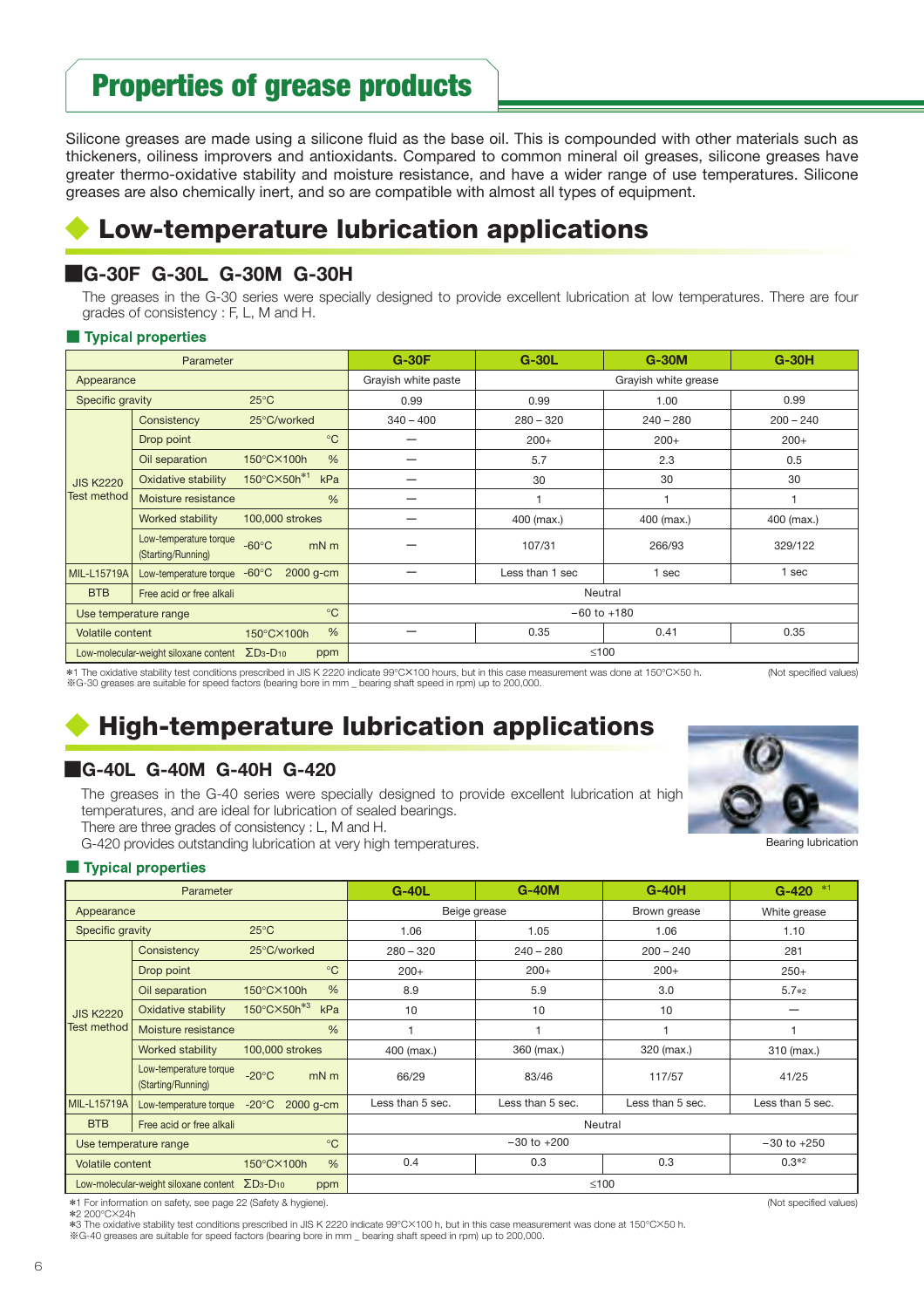# **For lubrication of plastics**

#### **■G-501**

G-501 is compounded with a special silicone fluid as the base oil. This grease is ideal for blower bearings and plastic parts, where it provides both lubrication and noise reducing properties.

With its special formula, G-501 is much less likely to cause stress cracking of polycarbonate (PC), polyacetal (POM), ABS and other plastics.

It is also an excellent lubricant for steel/steel contacts.

#### **Typical properties**

|                         | Parameter                                                 | $G - 501$                    |             |                             |
|-------------------------|-----------------------------------------------------------|------------------------------|-------------|-----------------------------|
| Appearance              |                                                           |                              |             | White to pale yellow grease |
| Specific gravity        |                                                           | $25^{\circ}$ C               |             | 0.92                        |
|                         | Consistency                                               | 25°C/worked                  |             | 306                         |
| <b>JIS K2220</b>        | Oil separation                                            | $150^{\circ}$ C $\times$ 24h | $\%$        | 2.5                         |
| Test method             | Low-temperature torque<br>(Starting/Running)              | $-50^{\circ}$ C              | $mN$ m      | 211/103                     |
|                         | Use temperature range                                     |                              | $^{\circ}C$ | $-50$ to $+150$             |
| <b>Volatile content</b> |                                                           | 150°C×24h                    | %           | 0.1                         |
|                         | Low-molecular-weight siloxane content $\Sigma D_3-D_{10}$ |                              | ppm         | $≤100$                      |
|                         |                                                           |                              |             | (Not specified values)      |



Lubrication of plastic gears

# Solvent resistant greases

#### **Fluorosilicone greases**

#### **■FG-720 FG-721 FG-722**

The greases in the FG-720 series feature a fluorosilicone fluid as the base oil, compounded with fluoropolymer powder. These hybrid greases exhibit certain properties of both silicones and fluorine compounds, and offer outstanding heat resistance, solvent resistance and chemical resistance.

These greases provide excellent lubrication even in high speed, high load conditions.

#### **Typical properties**

|                                                | Parameter                                                   |                                               | $*1$<br><b>FG-720</b> | FG-721 *1       | FG-722 *1 |  |  |
|------------------------------------------------|-------------------------------------------------------------|-----------------------------------------------|-----------------------|-----------------|-----------|--|--|
| Appearance                                     |                                                             |                                               | White grease          |                 |           |  |  |
| Specific gravity                               |                                                             | $25^{\circ}$ C                                | 1.40                  | 1.44<br>1.43    |           |  |  |
|                                                | Consistency                                                 | 25°C/worked                                   | 303                   | 303             | 281       |  |  |
|                                                | Drop point                                                  | $^{\circ}C$                                   | 231                   | 246             | 295       |  |  |
|                                                | Oil separation                                              | $\frac{0}{0}$<br>$200^{\circ}$ C $\times$ 24h | 3.9                   | 2.6             | 0.2       |  |  |
| <b>JIS K2220</b>                               | Oxidative stability                                         | 150°C×50h <sup>*2</sup><br>kPa                | 10                    | 10              | 10        |  |  |
| Test method                                    | Worked stability                                            | 100,000 strokes                               | 346                   | 319             | 322       |  |  |
|                                                | Low-temperature torque<br>(Starting/Running)                | $-30^{\circ}$ C<br>$mN$ m                     | 63/44                 | 214/127         | 199/185   |  |  |
|                                                | Copper strip corrosion Room temp.×24h                       |                                               | Pass                  |                 |           |  |  |
| $^{\circ}$ C<br>Use temperature range          |                                                             |                                               |                       | $-30$ to $+200$ |           |  |  |
| 200°CX24h<br>Volatile content<br>$\frac{0}{6}$ |                                                             |                                               | 0.3                   | 0.5             | 0.4       |  |  |
|                                                | Low-molecular-weight siloxane content $\Sigma D_3 - D_{10}$ | ppm                                           |                       | $≤100$          |           |  |  |

\*1 For information on safety, see page 22 (Safety & hygiene).

\*2 The oxidative stability test conditions prescribed in JIS K 2220 indicate 99°C×100 h, but in this case measurement was done at 150°C×50 h.

#### ■ **Solvent resistance of FG-720, FG-721 & FG-722 (normal temp.)**

| Solvent                | Solvent resistance |               |
|------------------------|--------------------|---------------|
| Methyl alcohol         |                    | Xylene        |
| Ethyl alcohol          |                    | Styrene       |
| Isopropyl alcohol      |                    | n-hexan       |
| Ethylene glycol        |                    | Keroser       |
| Acetone                | $\times$           | Perchlor      |
| Methyl ethyl ketone    | $\times$           | Dichlord      |
| Methyl isobutyl ketone | $\times$           | <b>Butane</b> |
| Tetrahydrofran         | $\times$           | Ethyl etl     |
| Benzene                |                    | Dimethy       |
| <b>Toluene</b>         |                    | Water         |
|                        |                    |               |

| Solvent resistance | Solvent                                   | Solvent resistance         |
|--------------------|-------------------------------------------|----------------------------|
|                    | Xylene                                    |                            |
|                    | Styrene                                   |                            |
|                    | n-hexane                                  |                            |
|                    | Kerosene                                  |                            |
| $\times$           | Perchloroethylene                         |                            |
| ×                  | Dichloromethane                           | ×                          |
| $\times$           | <b>Butane</b>                             |                            |
| ×                  | Ethyl ether                               | $\times$                   |
|                    | Dimethyl silicone fluid KF96 (20 mm2/s) * |                            |
|                    | Water                                     |                            |
|                    | *Mfd. by Shin-Ftsu                        | X:Soluble<br>∩:Insoluble : |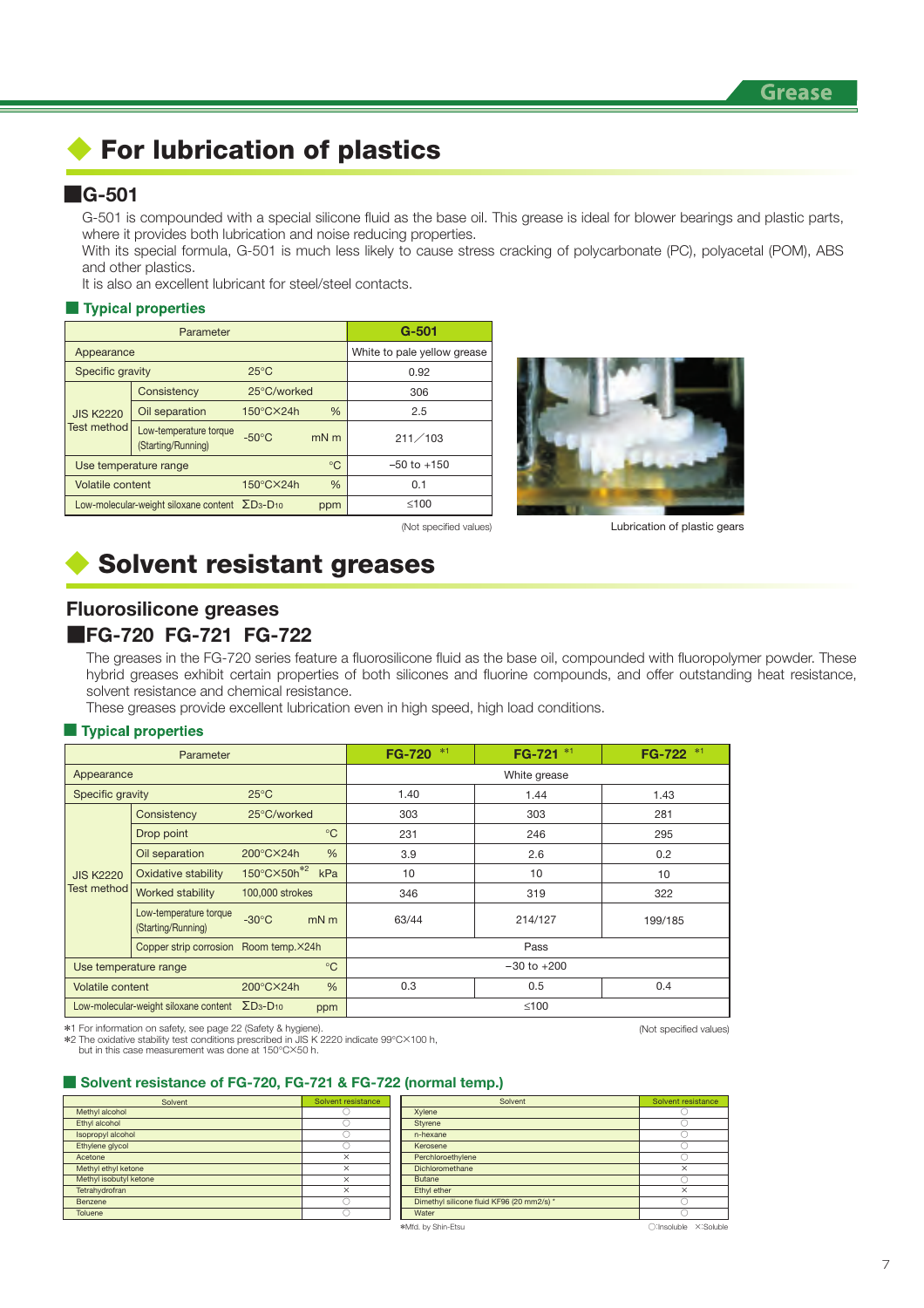# **High load applications**

### **■G-302 G-503**

G-302 and G-503 are compounded with chlorine- and sulfur-based extreme-pressure additives. These greases provide outstanding lubrication under high loads. G-302 offers the highest load resistance of any grade we offer. G-503 provides superior lubrication even under low loads.

#### ■ Typical properties

|                                                                       | Parameter                         |                |                        | $G - 302$       | G-503           |
|-----------------------------------------------------------------------|-----------------------------------|----------------|------------------------|-----------------|-----------------|
| Appearance                                                            |                                   |                |                        | White           | Yellow          |
| Specific gravity                                                      |                                   | $25^{\circ}$ C |                        | 1.13<br>0.97    |                 |
|                                                                       | Consistency                       |                | 25°C/worked            | 280             | 294             |
|                                                                       | Oil separation                    | 150°C×24h      | %                      | 1.2             | 2.2             |
| <b>JIS K2220</b>                                                      | Oxidative stability               |                | kPa<br>99°C×100h       | 400             | 10              |
| Test method                                                           |                                   |                | <b>Starting torque</b> | 107             | 122             |
|                                                                       | Low-temperature torque -40°C mN m |                | <b>Running torque</b>  | 28              | 52              |
| Volatile content                                                      |                                   | 150°C×24h      | $\frac{0}{6}$          | 0.3             | 0.5             |
| $^{\circ}C$<br>Use temperature range                                  |                                   |                |                        | $-60$ to $+180$ | $-50$ to $+150$ |
| $\Sigma D_3 - D_{10}$<br>Low-molecular-weight siloxane content<br>ppm |                                   |                |                        | $≤100$          |                 |

(Not specified values)

# Non-mineral-oil grease for lubrication of rubbers

### **■G-411**

G-411 is a non-mineral-oil grease for rubbers. It has excellent heat resistance and cold resistance and was designed for automotive applications. G-411 provides consistent lubricating properties and will not damage synthetic rubber cups.

#### **Typical properties**

|                       |                   | Parameter                             | $G - 411$          |                 |                 |  |
|-----------------------|-------------------|---------------------------------------|--------------------|-----------------|-----------------|--|
| Appearance            |                   |                                       |                    |                 | <b>Brown</b>    |  |
| Specific gravity      |                   |                                       | 1.1                |                 |                 |  |
|                       |                   | Consistency                           | 25°C/worked        |                 | 303             |  |
|                       | Drop point        |                                       |                    | $\rm ^{\circ}C$ | 229             |  |
|                       |                   | Oil separation                        | 150°C×100h         | $\frac{0}{0}$   | 5.1             |  |
|                       |                   | Oxidative stability                   | 100°C×100h         | kPa             | $\overline{7}$  |  |
| <b>JIS K2220</b>      |                   | <b>Evaporation loss</b>               | 100°C×22h          | $\frac{9}{6}$   | 0.18            |  |
| <b>Test method</b>    |                   |                                       |                    | $\geq$ 10 µm    | 2930            |  |
|                       | <b>Impurities</b> |                                       | pc/cm <sup>3</sup> | Over25 µm       | 220             |  |
|                       |                   |                                       |                    | Over75 µm       | 0               |  |
|                       |                   |                                       |                    | Over125 µm      | $\Omega$        |  |
|                       |                   | Humidity cabinet test                 | 50°C×500h          |                 | Class A         |  |
|                       |                   | <b>Base diameter</b>                  | mm                 | <b>SBR</b>      | $+0.06$         |  |
| Rubber swelling       |                   |                                       |                    | N <sub>R</sub>  | $+0.28$         |  |
| 70±2°C/120±2h         |                   | Change in hardness                    | <b>Hs</b>          | <b>SBR</b>      | $-2$            |  |
|                       |                   |                                       |                    | N <sub>R</sub>  | $-4$            |  |
|                       |                   | Appearance                            |                    | No change       |                 |  |
|                       |                   | <b>Base diameter</b>                  | mm                 | <b>SBR</b>      | $+0.07$         |  |
| Rubber swelling       |                   |                                       |                    | <b>NR</b>       | $+0.42$         |  |
| 120±2℃/70±2h          |                   | Change in hardness                    | Hs                 | <b>SBR</b>      | $-3$            |  |
|                       |                   |                                       |                    | N <sub>R</sub>  | $-11$           |  |
|                       |                   | Appearance                            |                    |                 | No change       |  |
|                       |                   |                                       |                    | Tinplate        | $+0.004$        |  |
|                       |                   |                                       |                    | Copper          | $+0.007$        |  |
| Metal corrosion       |                   | Condition of                          | Change in mass     | Aluminum        | $+0.010$        |  |
| 100±2℃/120±2h         |                   | metal test strip                      | mg/cm <sup>3</sup> | Cast iron       | $+0.058$        |  |
|                       |                   |                                       |                    | <b>Brass</b>    | $+0.008$        |  |
|                       |                   |                                       |                    | <b>Steel</b>    | $+0.012$        |  |
|                       |                   |                                       |                    | Zinc            | $+0.015$        |  |
| Use temperature range |                   |                                       |                    | $\circ$ C       | $-30$ to $+200$ |  |
| Volatile content      |                   |                                       | 150°C×100h         | $\frac{0}{6}$   | 1.4             |  |
|                       |                   | Low-molecular-weight siloxane content | $≤100$             |                 |                 |  |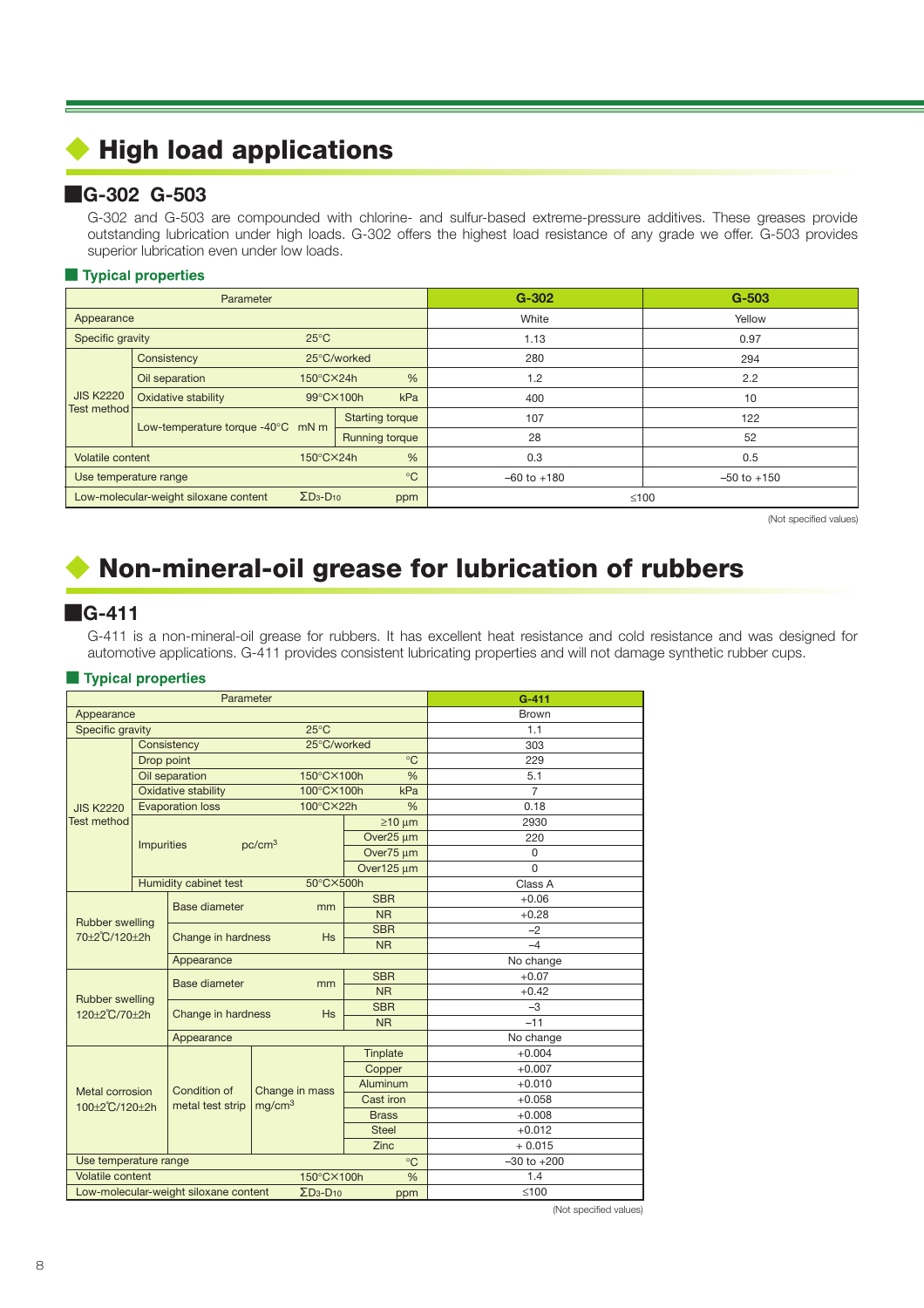# **Reference data**

|                  | <b>DOUTIONLY INDITIONITY DRIVING</b>     |                          |                          |
|------------------|------------------------------------------|--------------------------|--------------------------|
|                  | ● Properties of extreme-pressure greases | Rotation<br>●4-ball test |                          |
|                  | 4-ball weld load (kgf)                   |                          |                          |
| $G-30M$          | 102                                      |                          |                          |
| $G-40M$          | 126                                      |                          |                          |
| $G-501$          | 158                                      |                          | <b>Test conditions</b>   |
| G-503            | 316                                      |                          | Speed: 1500 rpm          |
| G-302            | 501                                      |                          | Time: 1 min              |
| <b>KS-660B</b>   | 148                                      |                          |                          |
| FG-721           | 348                                      |                          | Temp.: room temperature  |
| Mineral oil type | 183                                      |                          | Test balls: 1/2 inch DIA |
|                  | kgf values: 1500 rpm/1 min.              | Pressure                 | Steel ball bearings      |

### **Boundary lubrication properties**

# **Torque (sliding resistance)**

Measured in accordance with JIS K 2220. 6204 bearings, 1 rpm.

Grease is kept at a prescribed temperature for two hours, then starting torque is measured. Rotation is continued, and the torque value after 10 minutes is taken to be the running torque.

#### ●**Starting torque**



●**Running torque**

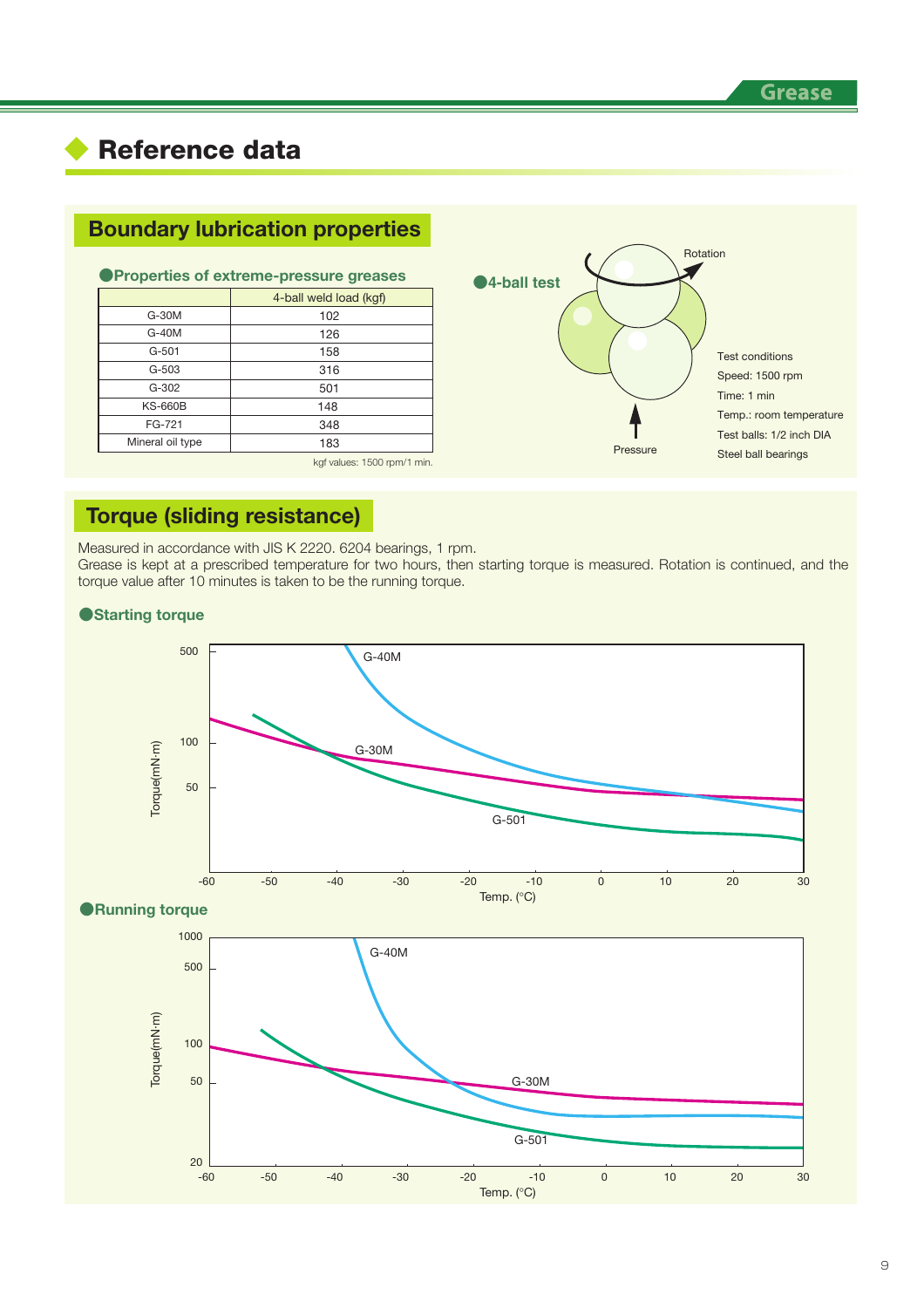### **Consistency**





A consistency tester of the type prescribed in the consistency test method in JIS K 2220 (grease) was used. For the test, a sample is put into the prescribed grease cup and the surface is leveled, then the sample is kept at 25±0.5 °C. The cone is then lowered and allowed to press vertically into the grease for 5 seconds. The penetration depth is measured to a precision of 0.1 mm, and this value is multiplied by 10 to get the consistency of the sample. Worked consistency is the consistency measured after the grease has been worked for 60 strokes over 1 minute using a mechanical grease worker of the prescribed type.

### **Reliability comparison: Silicone grease vs. Non-silicone grease**

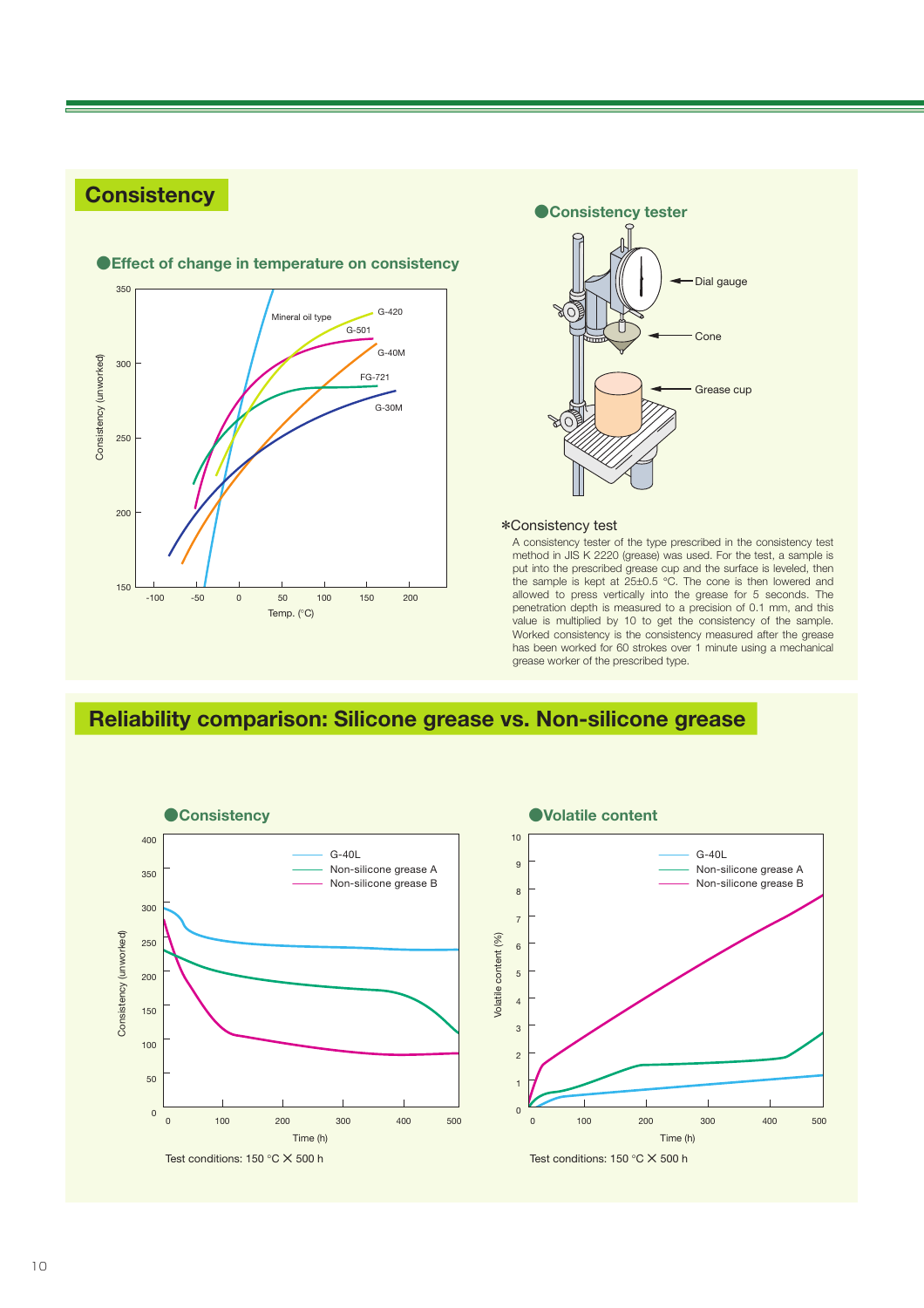### **Compatibility with plastics**

| Plastic name                        | <b>ABS</b>            | <b>POM PBT</b> |            | <b>PVC</b> | <b>PS</b>            | <b>PP</b>               | <b>PC</b>                 |                   | <b>HIPS PMMA</b> | <b>AS</b>  |            | ASGF Nylon 6 | <b>Nylon</b> |            | <b>Nory Duranex</b> |
|-------------------------------------|-----------------------|----------------|------------|------------|----------------------|-------------------------|---------------------------|-------------------|------------------|------------|------------|--------------|--------------|------------|---------------------|
| Product name                        |                       |                |            |            |                      |                         |                           |                   |                  |            |            |              | 66           |            |                     |
| G-330                               | $\bigcirc$            | C              | О          | €          | $\left(\cdot\right)$ | ೧                       | О                         | $\bigcirc$        |                  | О          | $(\ )$     | ( )          | $\bigcirc$   | О          | O                   |
| G-332                               | $\bigcirc$            | С              | $\bigcirc$ | O          | $\bigcirc$           | 0                       | ()                        | $\left(\ \right)$ |                  | C          | O          | $\bigcirc$   | О            | $\bigcirc$ | $\bigcirc$          |
| G-334                               | $\bigcirc$            | C              | $\bigcirc$ | О          | О                    | O                       | О                         | $\bigcirc$        |                  | Ć          | $\bigcirc$ | $\bigcirc$   | O            | $\bigcirc$ | $\bigcirc$          |
| $G - 340$                           | $\bigcirc$            | C              | $\bigcirc$ | O          | $(\ )$               | C                       | O                         | О                 |                  | С          | ∩          | $\bigcirc$   | Ō            |            | $\bigcirc$          |
| $G - 342$                           | $\bigcirc$            | С              | $\bigcirc$ | O          | ∩                    | 0                       | ○                         | $\bigcirc$        |                  | C          | ∩          | ∩            | О            |            | O                   |
| G-631                               | $\bigcirc$            | C              | $\bigcirc$ |            |                      | C                       | $\triangle$               |                   |                  |            |            |              |              |            |                     |
| G-632                               | $\times$              | C              | $\bigcirc$ |            |                      | €                       | $\times$                  |                   |                  |            |            |              |              |            |                     |
| G-30M                               | ∆∼∩                   | О              | $\bigcirc$ | O          |                      | О                       |                           |                   |                  |            |            |              |              |            | $\bigcirc$          |
| G-40M                               | $\triangle \sim \cap$ | C              | $\bigcirc$ | О          | O                    | $\Box$                  | $\triangle$               | $\times$          | $\times$         | $\bigcirc$ | $\bigcirc$ | $\bigcirc$   | О            | $\times$   | $\bigcirc$          |
| $G-501$                             | О                     | C              | О          | O          | ∩                    | ◯                       | ∩                         | ()                | $\bigcirc$       | С          | ∩          | $\bigcirc$   | Ō            | $\bigcirc$ | $\bigcirc$          |
| <b>FG-720</b>                       | О                     | C              | $\bigcirc$ | O          | ∩                    | ∩                       | $\triangle \sim \bigcirc$ | ∩                 | С                | С          | O          | О            | О            | О          | $\bigcirc$          |
| <b>KS-63W</b>                       | $\bigcirc$            | C              | $\bigcirc$ | O          | O                    | $\bigcirc$              | ( )                       | ( )               | C                | C          | O          | $\bigcirc$   | O            | $\bigcirc$ | $\bigcirc$          |
| <b>KS-64</b>                        | $\bigcirc$            | Ć              | $\bigcirc$ | O          | ◯                    | 0                       | $\bigcirc$                | O                 | $\bigcirc$       | С          | ∩          | O            | O            | $\bigcirc$ | $\bigcirc$          |
| <b>KS-65A</b>                       | $\bigcirc$            | C              | $\bigcirc$ | O          | $\bigcirc$           | O                       | О                         | $\bigcirc$        | $\bigcirc$       | C          | $\bigcirc$ | $\bigcirc$   | О            | $\bigcirc$ | $\bigcirc$          |
| <b>KS-660</b>                       | Ć                     | C              | $\bigcirc$ | О          | O                    | €                       | Ō                         | $\bigcirc$        | $\bigcirc$       | Ć          | О          | $\bigcirc$   | О            | $\bigcirc$ | $\bigcirc$          |
| <b>KS-62M</b>                       | $\times$              | С              | О          | O          | ()                   | . .                     | $\triangle$               | $\triangle$       | $\times$         | С          | О          | $\bigcirc$   | C            | $\times$   | $\bigcirc$          |
| <b>HIVAC-G</b>                      | $\bigcirc$            | C              | $\bigcirc$ | О          | $\bigcirc$           | $\Box$                  | ○                         | ∩                 | С                | C          | О          | $\bigcirc$   | О            | $\bigcirc$ | $\bigcirc$          |
| KF-96H-200,000CS mm <sup>2</sup> /s | Ō                     | ◯              | $\bigcirc$ | С          | ͡                    | $\widehat{\phantom{a}}$ | $\left( \quad \right)$    | $(\quad)$         | ◯                | C          | ∩          | С            | ◯            | O          | $\bigcirc$          |

#### ○ **No effect △ Mild effects**  $X$  **· Significant effects**

#### **●Potential of silicone greases & oil compounds to cause stress cracking of plastics**

When a stressed plastic is subjected to prolonged contact with certain chemicals, it may be more likely to crack at a much lower load than it would were it not in contact with the chemical. This phenomenon is commonly called stress cracking, and is characterized by glass-like cracking, usually with no whitening of the plastic.

Stress cracking of plastics can be a function of several factors which include stress, temperature, time and chemicals. Of these, exposure to chemicals is the most important factor. Silicone greases have also been known to cause stress cracking in plastics.

The particulars of the stress cracking will vary depending on the type of silicone grease and plastic involved. And even for molded pieces made using the same type of plastic, the effects of a grease may differ depending on the molding strain, orientation and other conditions.

Thus, before using a silicone grease where it will be in contact with a plastic, it is important to first determine how the grease will affect the plastic.

Shin-Etsu tests its products using the experimental method described below. The user should perform their own tests which simulate the conditions of actual use to make sure that the product will not cause problems when it is used.

#### 【Test method】

- 1. A plastic test strip (140 mm long, 25 mm wide, 3 mm thick) is clamped in a jig set to a length of 130 mm.
- 2. Grease is applied evenly to the convex surface of the strip.
- 3. In this state, the strip is heated at 80°C for 16 hours.
- 4. After heating, the grease is wiped off and a visual inspection is made for cracking.
- 5. A visual check is done to look for cracking or surface deterioration.

The results are compared to those for a strip to which grease has not been applied.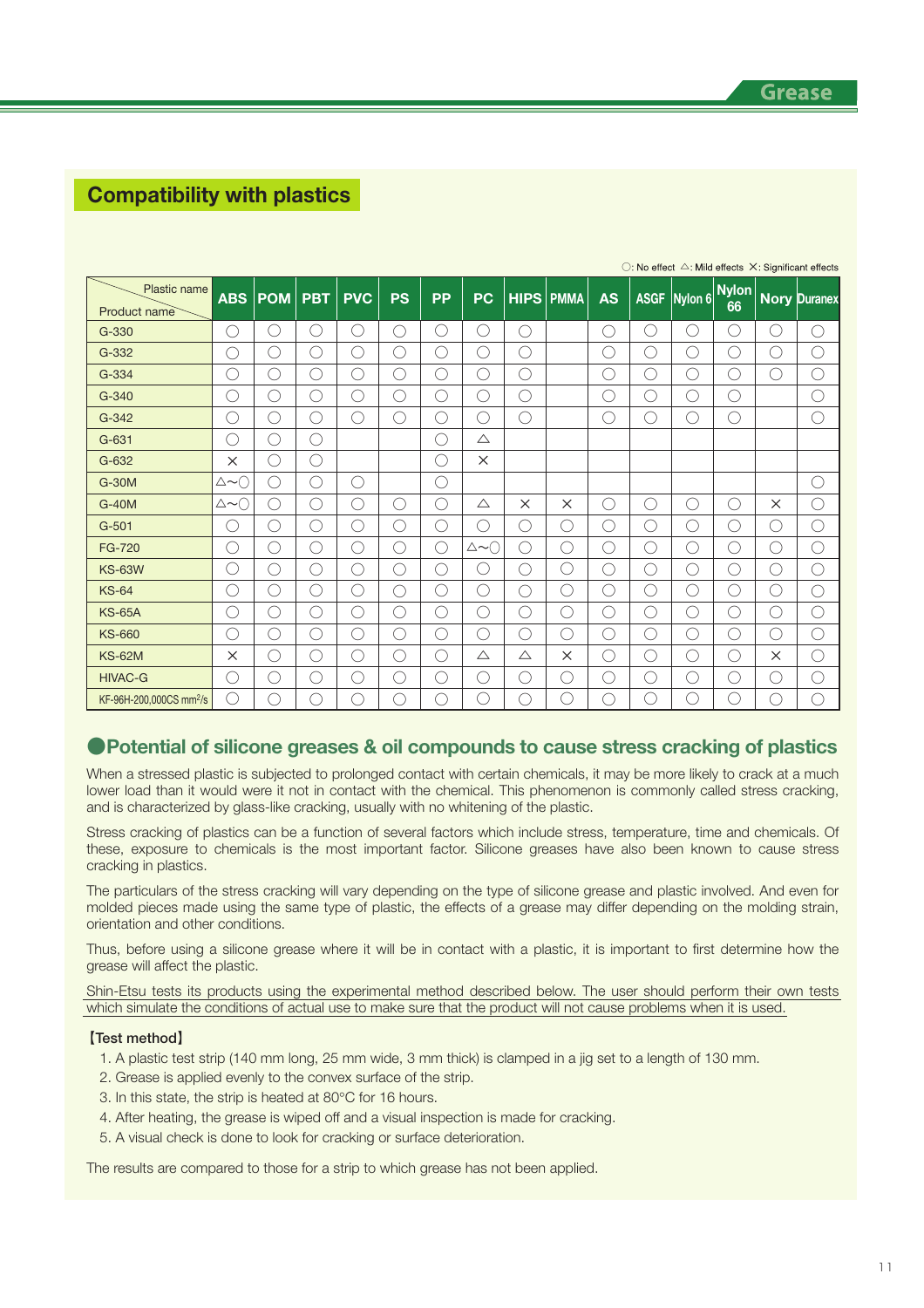# **Tacky greases (torque, damper applications)**

### **■G-330 G-331 G-332 G-333 G-334**

### **■G-340 G-341 G-342**

#### **■G-631 G-632 G-633**

The products in the G-330 and G-340 series are highly tacky greases that exhibit little change in torque values due to changing temperatures.

These greases can be applied to sliding and rotating parts in a variety of equipment, where their high tackiness provides a superior damping effect.

G-330 has medium shear resistance (torque), while G-331 has high shear resistance. G-332, G-333 and G-334 are lowtorque greases.

The greases in the G-340 series are specially formulated to ensure stable physical properties at low temperatures.

The greases in the G-631 series were developed as bearing greases for variable resistors, and can also be used as damping greases.

Note that the greases in the G-631 series are made using non-silicone base oils, and so the use temperature range will not be as wide as those of the other products.

#### **Typical properties**

| Parameter                                                             |                                                                        |           |                             | G-330           | $G - 331$ | $G-332$     | $G - 333$    | $G - 334$              |
|-----------------------------------------------------------------------|------------------------------------------------------------------------|-----------|-----------------------------|-----------------|-----------|-------------|--------------|------------------------|
| Appearance                                                            |                                                                        |           |                             | White grease    |           | Blue grease | White grease | Blue grease            |
| $25^{\circ}$ C<br>Specific gravity                                    |                                                                        |           | 1.15                        | 1.15            | 1.12      | 1.11        | 1.08         |                        |
| <b>JIS K2220</b>                                                      | 25°C/unworked<br>Consistency                                           |           |                             | 285             | 305       | 307         | 304          | 250                    |
| Test method                                                           | Oil separation                                                         | 105°C×24h | $\frac{9}{6}$               | 0.01            | 0.01      | 0.12        | 0.38         | 0.36                   |
| Torque                                                                | After 50 turns                                                         |           | $N \cdot m \times 10^{-4*}$ | 23              | 34        | 9           |              | 5                      |
|                                                                       | Use temperature range                                                  |           | $^{\circ}C$                 | $-30$ to $+150$ |           |             |              |                        |
| %<br>105°C×24h<br>Volatile content                                    |                                                                        |           | 0.05                        | 0.05            | 0.06      | 0.06        | 0.06         |                        |
| Low-molecular-weight siloxane content<br>$\Sigma D_3 - D_{10}$<br>ppm |                                                                        |           |                             | $≤100$          |           |             |              |                        |
|                                                                       | <b>WTorque meter: Torque Tester MDT2-AMP made by Shinmei Electric.</b> |           |                             |                 |           |             |              | (Not specified values) |

iX Torque meter: Torque Tester MDT2-AMP made by Shinmei Electric.<br>The sample is applied eventy to the shaft (4 mm DIA\_8 mm) and in the bearing clearance (35 μm). The shaft is then turned 50 times (1 turn=360°) by hand at

#### **Typical properties**

| Parameter                                                             |                       |                             |             | $G - 340$         | $G - 341$       | $G - 342$ |  |
|-----------------------------------------------------------------------|-----------------------|-----------------------------|-------------|-------------------|-----------------|-----------|--|
| Appearance                                                            |                       |                             |             | Paleyellow grease |                 |           |  |
| Specific gravity<br>$25^{\circ}$ C                                    |                       |                             |             | 1.01              | 1.02            | 1.04      |  |
| <b>JIS K2220</b>                                                      | Consistency           | 25°C/unworked               |             | 158               | 182             | 168       |  |
| Test method                                                           | Oil separation        | 105°C×24h                   | %           | 0.03              | 0.06            | 0.02      |  |
| Torque                                                                | After 50 turns        | $N \cdot m \times 10^{-4*}$ |             | 11                | 9               | 16        |  |
|                                                                       | Use temperature range |                             | $^{\circ}C$ |                   | $-40$ to $+100$ |           |  |
| $\frac{0}{6}$<br>105°C×24h<br>Volatile content                        |                       | 0.06                        | 0.08        | 0.07              |                 |           |  |
| $\Sigma D_3 - D_{10}$<br>Low-molecular-weight siloxane content<br>ppm |                       |                             |             | $≤100$            |                 |           |  |

※Torque meter: Torque Tester MDT2-AMP made by Shinmei Electric.

The sample is applied evenly to the shaft (4 mm DIA\_8 mm) and in the bearing clearance (35 μm). The shaft is then turned 50 times (1 turn=360°) by hand at a rate of 1 turn per<br>second. After 50 turns, the sample is loaded

#### ■ Typical properties

|                                                                       | Parameter      |                             |               | G-631                              | G-632                                          | $G - 633$                                         |  |
|-----------------------------------------------------------------------|----------------|-----------------------------|---------------|------------------------------------|------------------------------------------------|---------------------------------------------------|--|
| Appearance                                                            |                |                             |               | Creamy white translucent<br>grease | Colorless to pale<br>yellow transparent grease | Pale yellow to creamy<br>white translucent grease |  |
| Specific gravity                                                      |                | $25^{\circ}$ C              |               | 0.89                               | 0.98                                           | 0.87                                              |  |
| <b>JIS K2220</b>                                                      | Consistency    | 25°C/unworked               |               | 213                                | 228                                            | 235                                               |  |
| Test method                                                           | Oil separation | 105°C×24h                   | $\frac{9}{6}$ | 0.78                               | 0.02                                           | 0.04                                              |  |
| Torque                                                                | After 50 turns | $N \cdot m \times 10^{-4*}$ |               | 13                                 | 30                                             | 64                                                |  |
| $^{\circ}C$<br>Use temperature range                                  |                |                             |               |                                    | $0 to +80$                                     |                                                   |  |
| %<br>105°C×24h<br>Volatile content                                    |                |                             |               | 0.07                               | 0.06                                           | 0.07                                              |  |
| $\Sigma D_3 - D_{10}$<br>Low-molecular-weight siloxane content<br>ppm |                |                             |               | $≤100$                             |                                                |                                                   |  |

※Torque meter: Torque Tester MDT2-AMP made by Shinmei Electric.

The sample is applied evenly to the shaft (4 mm DIA\_8 mm) and in the bearing clearance (35 µm). The shaft is then turned 50 times (1 turn=360°) by hand at a rate of 1 turn per<br>second. After 50 turns, the sample is loaded i

(Not specified values)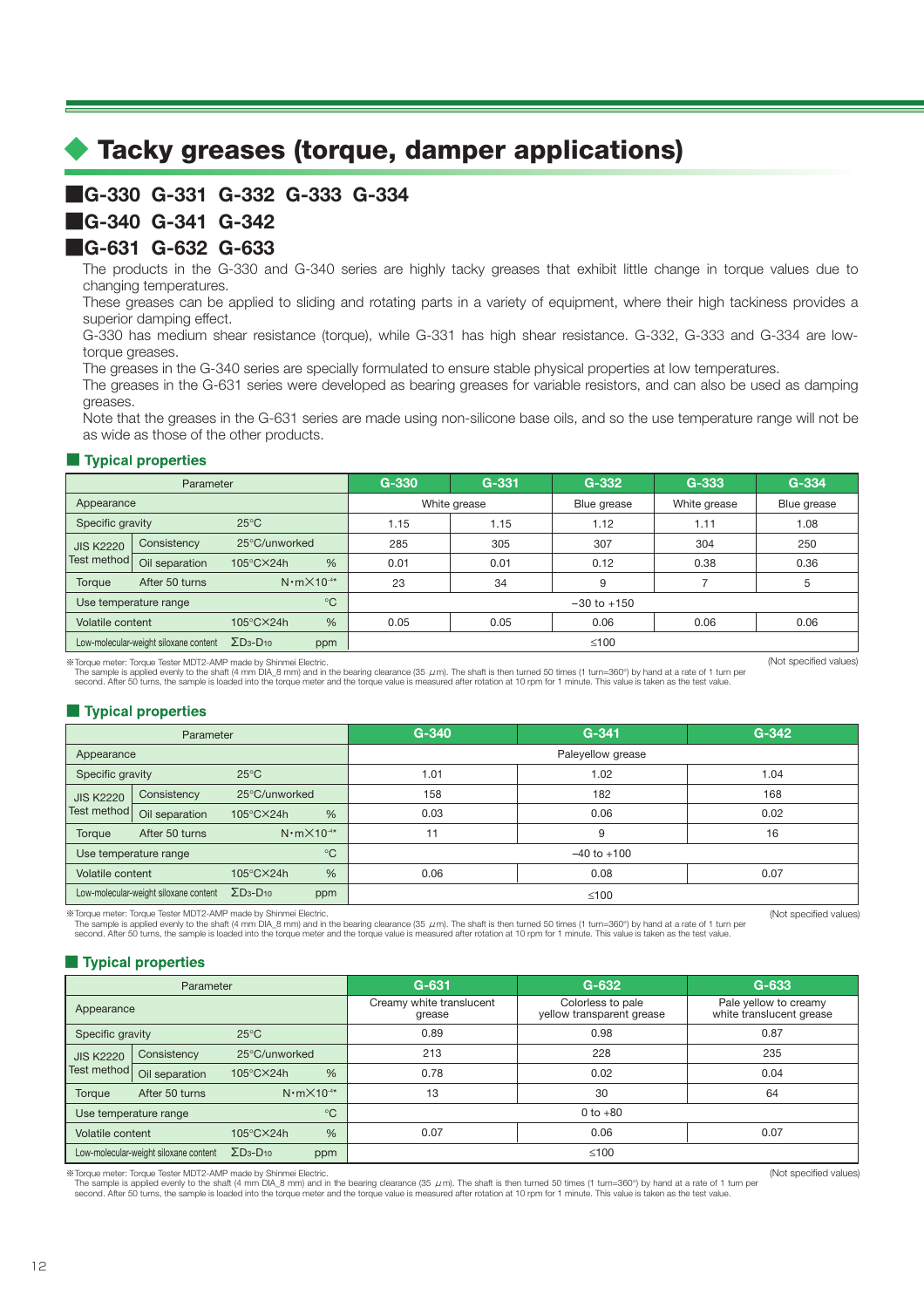# ◆ Reference data

### **Temperature vs. Torque**



### **Temperature vs. Consistency**



### **Rotational speed vs. Torque**

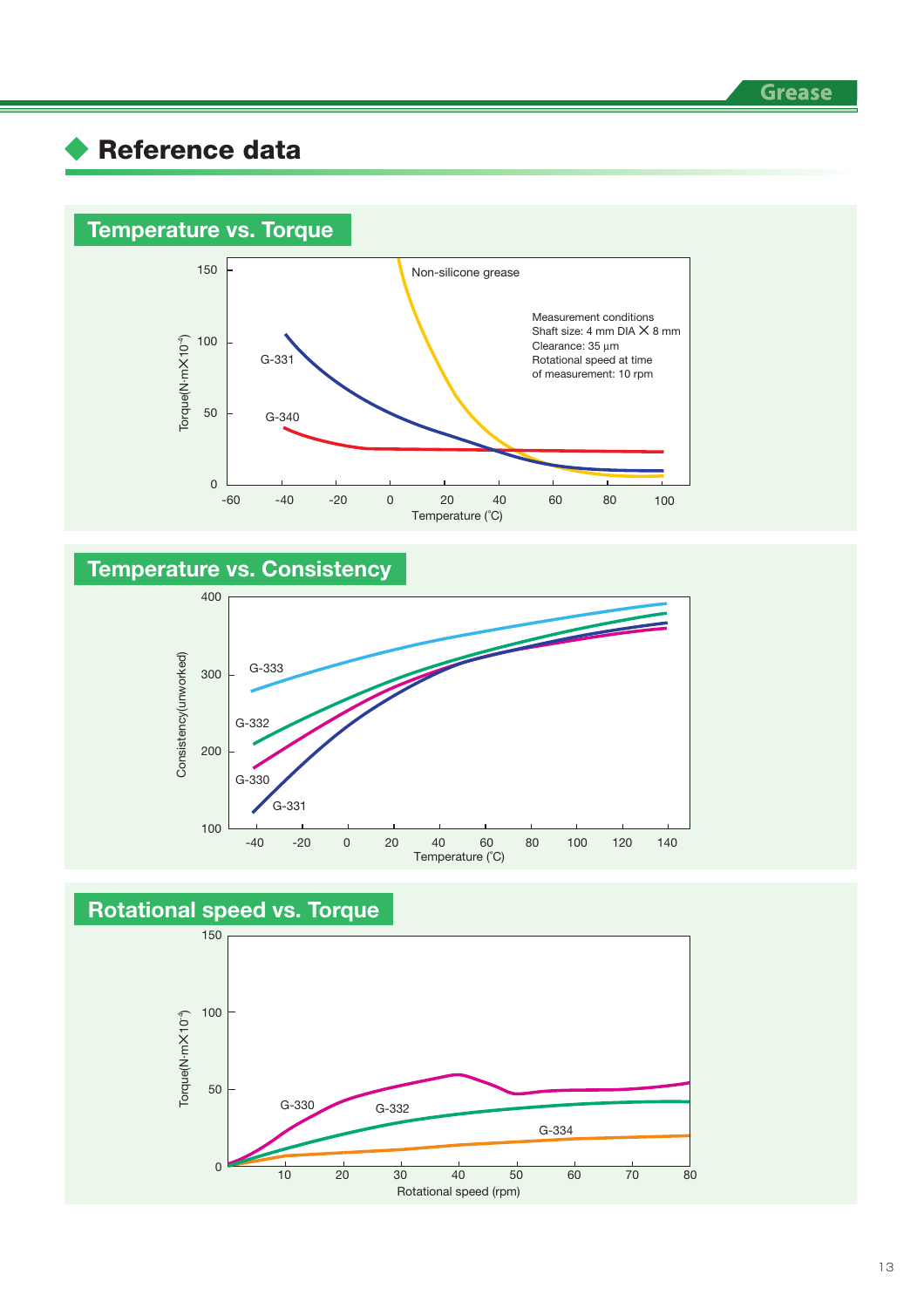# Properties of silicone oil compounds

A silicone oil compound features a base oil of silicone fluid, compounded with silica or metal powders. Silicone oil compounds have superior electrical properties and water repellency and are exceptionally stable against heat and oxidation across a wide temperature range. These products are thus used extensively as a dielectric material, as a thermal interface material, for sealing, and to improve water repellency.

# **Thermal interface compounds (General purpose)**

### **■KS-609 KS-613 G-747**

All three feature silicone fluid as the base oil, plus thermally conductive fillers. These oil compounds offer excellent thermal conductivity and electrical properties.

They are ideal for use as a thermal interface and insulator for semiconductor elements (transistors, thermistors) and various types of heatsinks.

KS-609 is a general purpose product, KS-613 has enhanced heat resistance for potting of thermistors, and G-747 can be used as a thermal interface material for resin-encapsulated power transistors.

#### ■ **Typical properties**

| Parameter                             |                              | <b>KS-609</b>   | <b>KS-613</b>   | G-747           |  |  |
|---------------------------------------|------------------------------|-----------------|-----------------|-----------------|--|--|
| Appearance                            |                              | White grease    |                 |                 |  |  |
| Specific gravity                      | $25^{\circ}$ C               | 2.50            | 2.36            | 2.65            |  |  |
| <b>Viscosity</b>                      | $25^{\circ}$ C<br>Pa·s       | 70              | 60              | 50              |  |  |
| Consistency <sup>*2</sup>             | 25°C/worked                  | 328             | 346             | 328             |  |  |
| Oil separation <sup>*2</sup>          | $\%$<br>200°C×24h            | 0.3             | 2.3             | $0.01 * 1$      |  |  |
| Thermal conductivity                  | W/m·K                        | 0.73            | 0.76            | 0.90            |  |  |
| Volume resistivity                    | $T\Omega \cdot m$            | 2.3             | 0.5             | 2.5             |  |  |
| Dielectric breakdown strength         | kV<br>$0.25$ mm              | 3.5             | 9.9             | 3.7             |  |  |
| Use temperature range                 | $^{\circ}$ C                 | $-55$ to $+200$ | $-50$ to $+250$ | $-50$ to $+150$ |  |  |
| Volatile content                      | %<br>200°C×24h               | 0.3             | 0.3             | $0.06 *1$       |  |  |
| Low-molecular-weight siloxane content | $\Sigma D_3 - D_{10}$<br>ppm |                 | $≤100$          |                 |  |  |

\*1 Measured at 120 °C×24 h. \*2 Tested in accordance with JIS K 2220.

(Not specified values)

# ◆ Thermal interface compounds (High reliability)

### **■G-775 G-776 G-777 G-779 G-1000**

All three feature a base oil of silicone fluid, compounded with thermally conductive fillers. These oil compounds offer excellent thermal conductivity and electrical properties.

Compared to general purpose products, these oil compounds offer better resistance against pump-out, creep and oil separation, meaning they can be used in spots where long-lasting reliability is required.

G-775 is high viscosity and offers the ultimate in creep resistance.

G-776 has been diluted with an isoparaffin solvent, to achieve properties which are normally at odds, namely low viscosity (ease of use) and low oil bleed.

G-777 is an all-purpose product that offers a balance of good working properties, heat resistance, thermal conductivity, and resistance against pump-out.

The all-purpose G-779 has all the reliability of G-777, and works great in low BLT applications.

The curable grease G-1000 has the low contact thermal resistance of a grease, and resists pump-out like a sheet.

#### ■ **Typical properties**

| Parameter                             |                              | G-775                    | G-776                    | G-777                    | G-779         | G-1000        |
|---------------------------------------|------------------------------|--------------------------|--------------------------|--------------------------|---------------|---------------|
| Appearance                            |                              |                          |                          | White grease             |               |               |
| Specific gravity                      | $25^{\circ}$ C               | 3.4                      | 2.9                      | 3.2                      | 3.2           | 3.04          |
| <b>Viscosity</b>                      | Pa·s<br>$25^{\circ}$ C       | 500                      | 58                       | 140                      | 160           | 80            |
| Consistency <sup>*2</sup>             | 25°C/unworked                | 250                      | 354                      | 190                      | 190           |               |
| Hardness after cured                  | Asker C                      | $\overline{\phantom{a}}$ | $\overline{\phantom{a}}$ | $\overline{\phantom{a}}$ | __            | 40            |
| Thermal conductivity                  | W/m·K                        | 3.6                      | $1.3*1$                  | 3.3                      | 3.0           | 2.4           |
| Dielectric breakdown strength         | kV<br>$0.25$ mm              | 2.5                      | 2.9                      | 3.2                      | 3.2           | 3.6           |
| Use temperature range                 | $^{\circ}$ C                 | $-40$ to $+150$          | $-40$ to $+200$          | $-40$ to $+200$          | $-40$ $-+200$ | $-40$ ~ + 180 |
| Volatile content                      | $\frac{9}{6}$<br>150°C×24h   | 0.26                     | 3.10                     | 0.1                      | 0.18          | 0.58          |
| Low-molecular-weight siloxane content | $\Sigma D_3 - D_{10}$<br>ppm | $\leq 300$               |                          | $≤100$                   |               | $≤10$         |

\*1 Value after evaporation of solvent. \*2 Tested in accordance with JIS K 2220.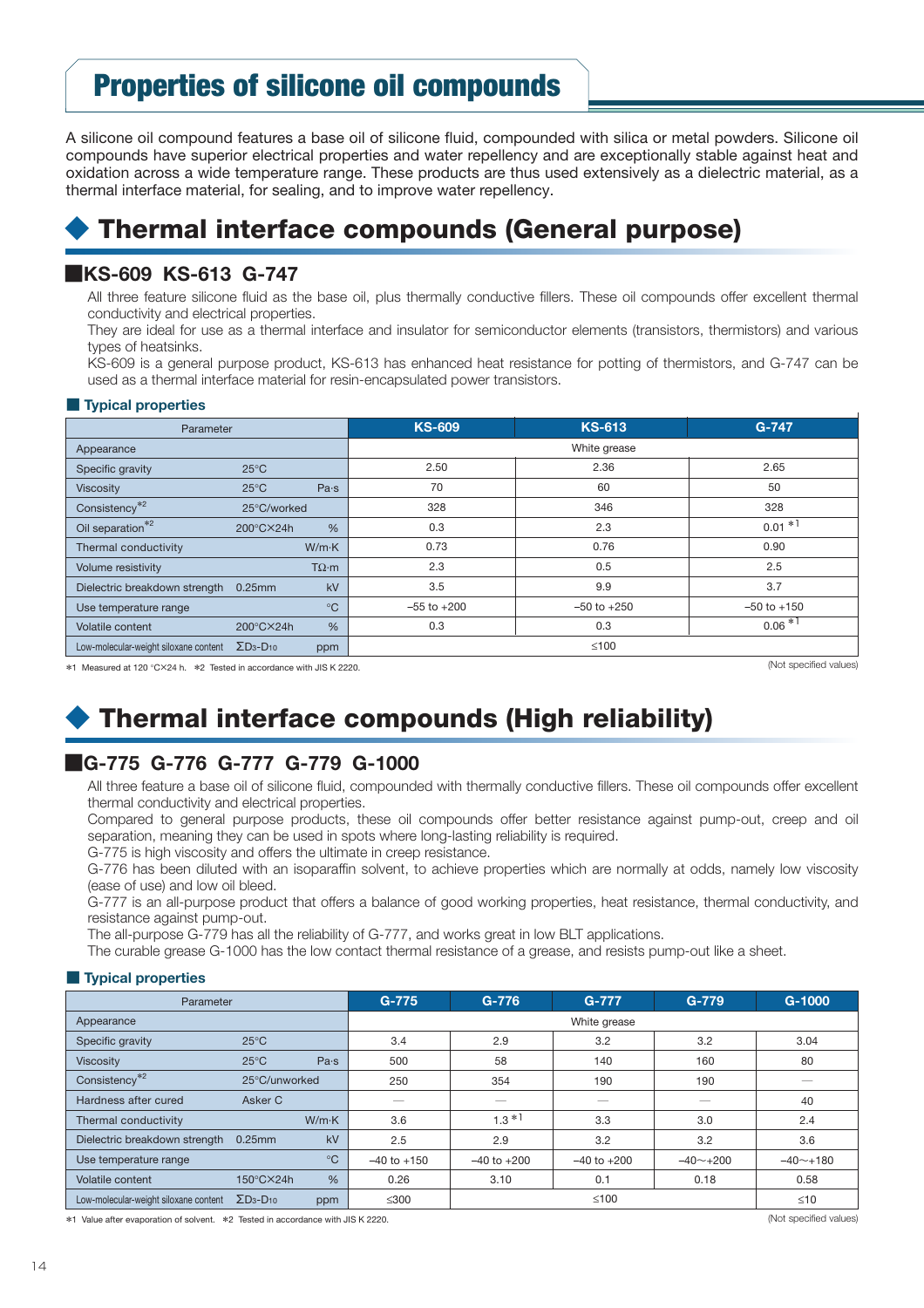# ◆ Thermal interface compounds (High thermal conductivity)

### **■G-765 G-750 G-751 X-23-7921-5**

These oil compounds have excellent thermal conductivity. All feature a base oil of silicone fluid compounded with high thermal conductivity fillers.

G-765 and G-750 have high dielectric strength, while in G-751 and X-23-7921-5 the emphasis is on thermal conductivity, and their dielectric strength is lower than that of other silicone products. Thus, G-751 and X-23-7921-5 are not recommended for applications that require a material with insulating properties.

G-765 and G-750 can be used as a thermal interface for IGBTs, while G-751 and X-23-7921- 5 are ideal for CPUs and MPUs.

#### ■ **Typical properties**

| Parameter                             |                              | G-765 | G-750           | G-751 | X-23-7921-5            |
|---------------------------------------|------------------------------|-------|-----------------|-------|------------------------|
| Appearance                            |                              |       | Gray grease     |       |                        |
| Specific gravity                      | $25^{\circ}$ C               | 2.77  | 2.77            | 2.51  | 2.8                    |
| <b>Viscosity</b>                      | $25^{\circ}$ C<br>Pa·s       | 250   | 300             | 420   | 363                    |
| Oil separation <sup>*</sup>           | %<br>150°C×24h               | 0.01  | 0.01            | 0.01  |                        |
| Thermal conductivity                  | W/m·K                        | 2.9   | 3.5             | 4.5   | 6.0                    |
| Volume resistivity                    | $T\Omega \cdot m$            | 0.1   | 0.1             | 0.008 |                        |
| Dielectric breakdown strength         | kV<br>$0.25$ mm              | 4.5   | 4.5             |       | Below measurable limit |
| Use temperature range                 | $^{\circ}$ C                 |       | $-50$ to $+120$ |       |                        |
| Volatile content                      | %<br>150°C×24h               | 0.06  | 0.28            | 0.10  | 0.44                   |
| Low-molecular-weight siloxane content | $\Sigma D_3 - D_{10}$<br>ppm |       | $≤100$          |       |                        |
|                                       |                              |       |                 |       |                        |

\* Tested in accordance with JIS K 2220.

#### (Not specified values)

### **Thermal interface** (High thermal conductivity, solvent diluted types)

### **■X-23-7762 X-23-7783D X-23-7868-2D X-23-8033-1**

These oil compounds have excellent thermal conductivity. All feature a base oil of silicone fluid compounded with high thermal conductivity fillers.

They are compounded with around 2-3% isoparaffin based solvent so they not only have high thermal conductivity, but are also easier to work with. These products are ideal as a thermal interface for CPUs and MPUs.

X-23-7783D is essentially X-23-7762 compounded with a fine filler to give it a lower thermal resistance.

X-23-7868-2D has a lower viscosity than X-23-7783D, making it easier to work with and giving it an even higher thermal conductivity.

#### ■ **Typical properties**

| Parameter                             |                                                 | X-23-7762   | X-23-7783D             | X-23-7868-2D | X-23-8033-1  |
|---------------------------------------|-------------------------------------------------|-------------|------------------------|--------------|--------------|
| Appearance                            |                                                 |             | Gray grease            |              | White grease |
| Specific gravity                      | $25^{\circ}$ C                                  | 2.55        | 2.55                   | 2.5          | 3.48         |
| <b>Viscosity</b>                      | $25^{\circ}$ C<br>Pa·s                          | 180         | 200                    | 100          | 70           |
| Thermal conductivity                  | W/m·K                                           | $4.0(6.0*)$ | $3.5(5.5*)$            | $3.6(6.2*)$  | $3.3(4.0*)$  |
| Dielectric breakdown strength         | kV<br>$0.25$ mm                                 |             | Below measurable limit |              | 2.4          |
| Use temperature range                 | $^{\circ}C$                                     |             | $-50$ to $+120$        |              | $-40$ ~+200  |
| Volatile content                      | %<br>$150^{\circ}$ C $\times$ 24h               | 2.58        | 2.43                   | 2.70         | 0.93         |
| Low-molecular-weight siloxane content | $\Sigma$ D <sub>3</sub> -D <sub>10</sub><br>ppm |             |                        | $≤100$       |              |

\* Value after evaporation of solvent.



Thermal interface for CPUs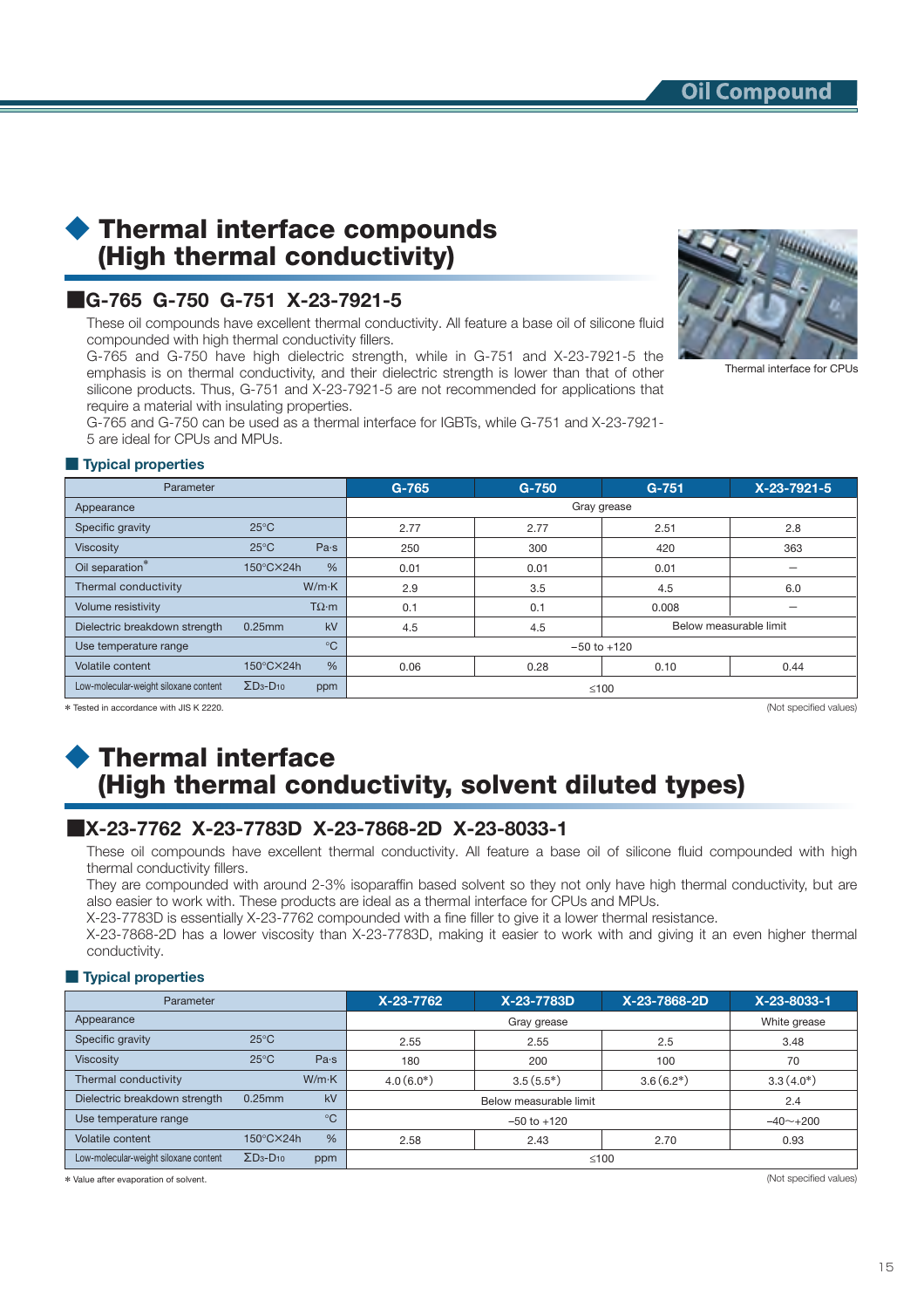### ◆ Reference data

### **Correlation between thermal conductivity and viscosity**



### **Correlation between thermal resistance and thickness of oil compound**

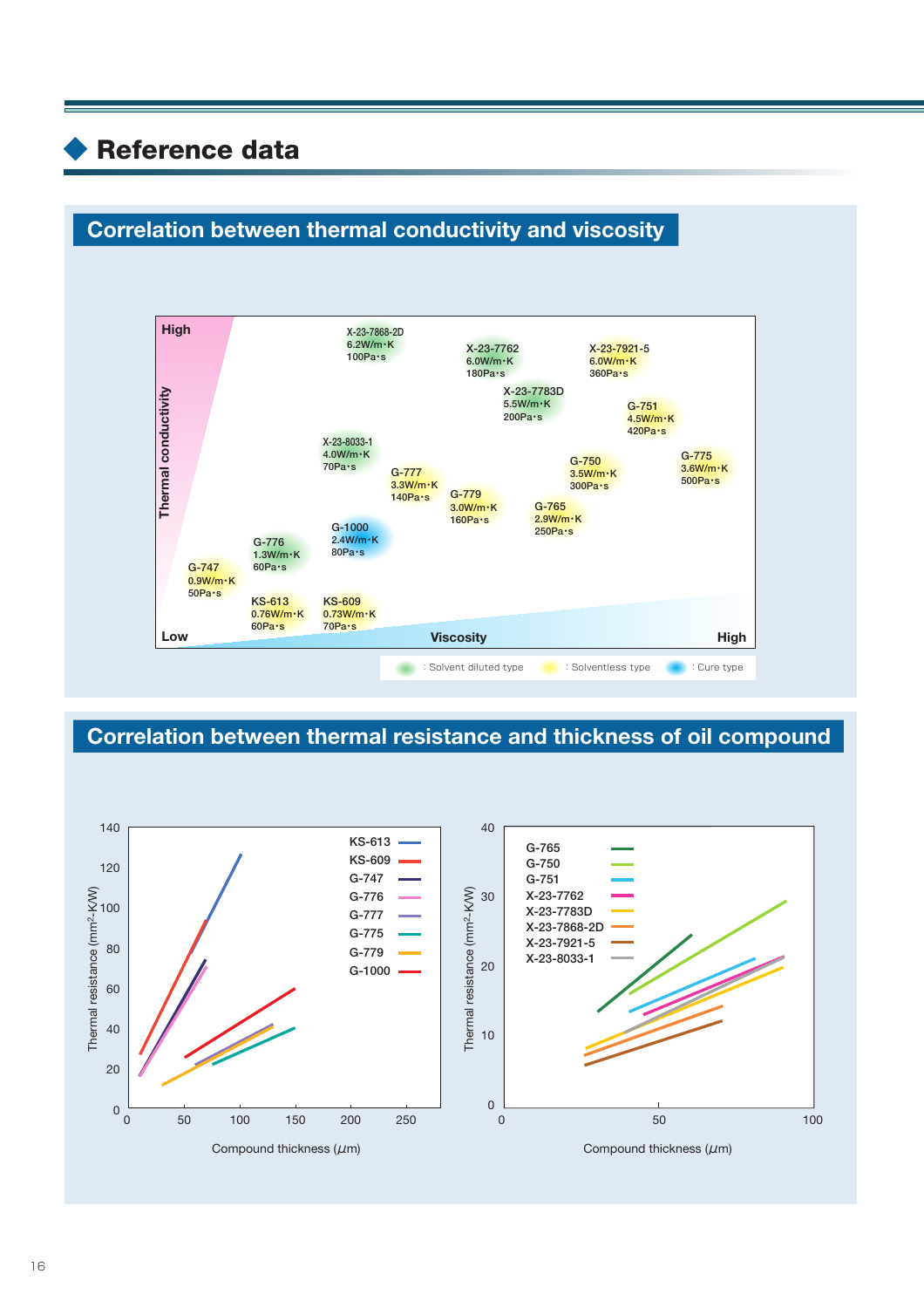### **Reliability**

After 100 cycles

After 500 cycles

[Test method]<br>1 A 0.1cc s

#### ●**Reliability comparison: Silicone compound vs. Non-silicone compound**



G-775



#### **Creep resistance of G-775 Altering Presistance to oil-bleed of G-776**

| Conditions           |                         | $23^{\circ}$ C $\times$ 64h | $125^{\circ}$ C $\times$ 64h |         |  |
|----------------------|-------------------------|-----------------------------|------------------------------|---------|--|
| Sample               | Conventional<br>product | G-776                       | Conventional<br>product      | $G-776$ |  |
| Photo                |                         |                             |                              |         |  |
| Bleed distance<br>mm | 10.0                    | 1.5                         | 20.6                         | 1.6     |  |
| _____                |                         |                             |                              |         |  |

[Test method]

1 A 0.1 g sample is placed on a piece of frosted glass.<br>2 The oil bleed distance (radius of circle) is measured and oil separation is evaluated.<br>3 Bleed is measured after keeping samples at 23 °C and 125 °C.

0.3mm spacer. 2 This test piece is stood vertically, and a heat cycle test is conducted (cycling between -40 °C and +125 °C).

1 A 0.1cc sample is sandwiched between a microscope slide (glass) and an aluminum plate, which are separated by a

### **Solvent evaporation time**

Silicone compound from a competitor

#### ●**Solvent evaporation conditions (guide)**



※Solvent diluted products: G-776, X-23-7762, X-23-7783D, X-23-7868-2D, X-23-8033-1

[Test method] · Using a metal screen, X-23-7783D was applied (application size: 25 mm long × 25 mm wide \_ 120 μm thick) to aluminum plates.

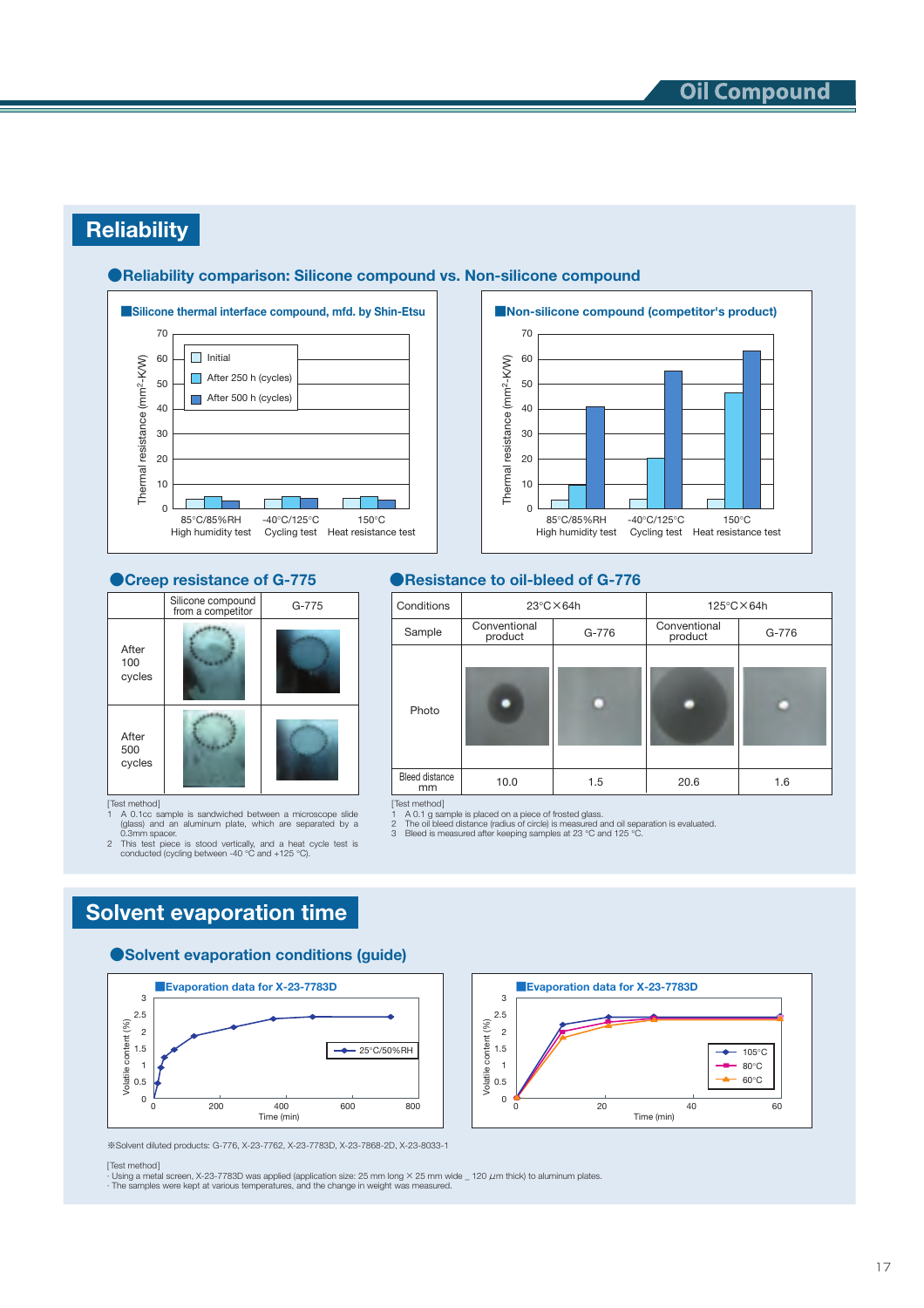### ◆ Heat resistance: Evaluation & Measurement methods

#### ●**Thermal conductivity**

●At a given temperature, thermal conductivity is a value intrinsic to a particular substance. According to Fourier's Law, in a steady state, the proportionality constant is the thermal conductivity.



Q: heat flow rate A: cross-sectional surface area L: Heat transfer distance T1: temperature at high side T2: temperature at low side

#### ●**Thermal resistance**

 $\bullet$ Thermal resistance is the sum of contact resistance plus the resistance as heat flows (Q) from T<sub>1</sub> to T<sub>2</sub>.



R0: Intrinsic thermal resistance of substance RS: Thermal contact resistance

#### ●**Thermal conductivity measurement method(hot disk)**

Two "pouches" were prepared by wrapping grease samples in kitchen wrap. A sensor was sandwiched between the pouches as shown in Figure 1, and a constant current was applied to the sensor so as to generate a specific amount of heat. Thermal conductivity was calculated from the rise in temperature of the sensor.

The sensor is constructed with a double spiral of nickel metal, and can detect temperature changes as the change in electrical resistance of the sensor. Figure 2 shows the signals obtained from the sensor when the constant current is applied.

If we take the graph showing temperature rise (Fig. 2) and scale the X-axis (function of time and thermal diffusivity  $(\alpha)$  of the sample) to  $D(\tau)$ , we get the graph in Figure 3.

From Equation (1), we know that the slope of this straight line is inversely proportional to the thermal conductivity  $(\lambda)$  of the sample. The temperature rise (ΔTave) of the sensor may be theoretically expressed by the following equation.

$$
\Delta T_{\text{ave}}(\tau) = \frac{P\sigma}{\pi^{\frac{3}{2}}r\lambda} \cdot D(\tau) \cdots (1)
$$

- Po : Total power (W) applied to the sensor
- r : Radius (m) of sensor
- λ : Thermal conductivity (W/m\_K) of sample
- τ : Dimensionless parameter, defined by  $\sqrt{\alpha \cdot t}/r^2$
- $\alpha$  : Thermal diffusivity (m<sup>2</sup>/s) of sample
- t : Test time (sec)
- $D(\tau)$ : Dimensionless function of

Fig. 1: Setup of samples

Fig. 2: Applied current and change in sensor signal over time



Fig. 3: Temperature rise curve vs.  $D(\tau)$ 



#### ●**Method used to measure thermal resistance (laser flash)**

Thermal resistance was measured by the laser flash method, which is one method used to measure thermal constants. In this method, one face of a sample is irradiated with a pulse laser to heat it. The temperature rise at the opposite face is measured using an infrared sensor, which does not touch the sample.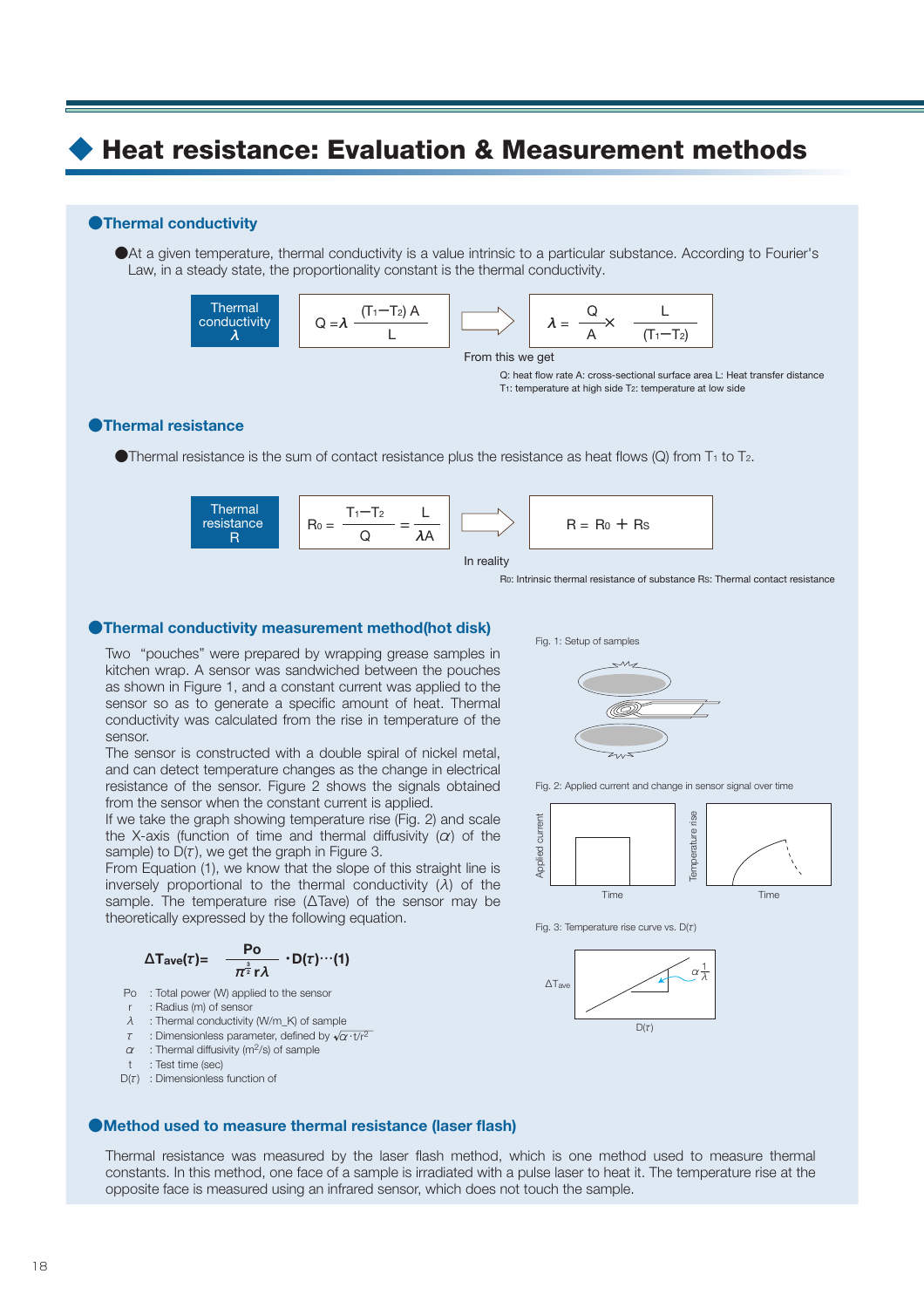# ◆ For dielectric & sealing applications (General purpose)

### **■KS-62F KS-62M KS-63W KS-64F KS-64**

These oil compounds have superior electrical properties and water repellency, and are chemically inert. They are ideal for use as insulating and sealing materials for electric and electronic equipment.

KS-63W, KS-64 and KS-64F are general purpose products, while KS-62F and KS-62M are heat resistant products.

#### **Typical properties**

|                                       | Parameter      |                              | <b>KS-62F</b>        | <b>KS-62M</b>            | <b>KS-63W</b>        | <b>KS-64F</b>      | <b>KS-64</b>         |
|---------------------------------------|----------------|------------------------------|----------------------|--------------------------|----------------------|--------------------|----------------------|
| Appearance                            |                |                              | Off-white paste      | White translucent grease | White grease         | White paste        | White grease         |
| Specific gravity                      |                | $25^{\circ}$ C               | 1.13                 | 1.18                     | 1.02                 | 1.01               | 1.05                 |
| <b>JIS K2220</b>                      | Consistency    | 25°C/worked                  |                      | 229                      | 225                  | 385                | 246                  |
| Test method                           | Oil separation | 200°C×24h %                  |                      | 1.3                      | $2.9*1$              | $18*1$             | 5.8                  |
| Dielectric breakdown strength         |                | kV<br>$0.1$ mm               | 3.4                  | 3.5                      | 3.8                  | 3.6                | 4.0                  |
| Volume resistivity                    |                | $T\Omega \cdot m$            | 0.15                 | 56                       | 130                  | 230                | 620                  |
| Permittivity                          |                | 60Hz                         | 2.96                 | 2.88                     | 2.84                 | 2.80               | 2.80                 |
| <b>Dissipation factor</b>             |                | 60Hz                         | $2.5 \times 10^{-4}$ | $3.2 \times 10^{-4}$     | $2.4 \times 10^{-4}$ | $1 \times 10^{-4}$ | $2.3 \times 10^{-4}$ |
| Thermal conductivity                  |                | W/m·K                        | 0.17                 | 0.20                     | 0.19                 | 0.17               | 0.19                 |
| Use temperature range                 |                | $^{\circ}C$                  |                      | $-30$ to $+250$          |                      | $-50$ to $+200$    |                      |
| Volatile content                      |                | 200°C×24h<br>$\%$            | $≤1.0$               | 0.3                      | $0.1*1$              | $0.1*1$            | 0.1                  |
| Low-molecular-weight siloxane content |                | $\Sigma D_3 - D_{10}$<br>ppm |                      |                          | $≤100$               |                    |                      |

\*1 Measured at 150 °C×24 h.

(Not specified values)

# For dielectric & sealing applications (High vacuum seals)

#### **■HIVAC-G**

HIVAC-G features a base oil of specially refined silicone fluid, compounded with silica powder. This oil compound has excellent heat resistance, oxidative stability and chemical stability. Through an intensive refining process, volatile content has been reduced to very low levels, thereby making it possible to attain high vacuums of 10<sup>-6</sup> Torr. HIVAC-G forms exceptionally tight seals on gaskets and sliding mechanisms, and is widely used as a sealing compound for high vacuum devices.

(Not specified values)

#### **Typical properties**

|                                 | Parameter                             | <b>HIVAC-G</b>                           |                   |                      |
|---------------------------------|---------------------------------------|------------------------------------------|-------------------|----------------------|
| Appearance                      |                                       |                                          |                   | White grease         |
| Specific gravity                |                                       | $25^{\circ}$ C                           |                   | 1.03                 |
|                                 | Consistency                           | 25°C/worked                              |                   | 209                  |
| <b>JIS K2220</b><br>Test method | Oil separation                        | 200°C×24h                                | $\%$              | 0.1                  |
|                                 | Copper strip corrosion                | Room temp.×24h                           |                   | Pass                 |
|                                 | Dielectric breakdown strength         | 0.1 <sub>mm</sub>                        | kV                | 4                    |
| Volume resistivity              |                                       |                                          | $T\Omega \cdot m$ | 900                  |
| Permittivity                    |                                       | 60Hz                                     |                   | 2.82                 |
| <b>Dissipation factor</b>       |                                       | 60Hz                                     |                   | $2.2 \times 10^{-4}$ |
|                                 | Use temperature range                 |                                          | $^{\circ}C$       | $-50$ to $+200$      |
| Volatile content                |                                       | 200°CX24h                                | $\%$              | 0.1                  |
|                                 | Low-molecular-weight siloxane content | $\Sigma$ D <sub>3</sub> -D <sub>10</sub> | ppm               | $<$ 100              |



Sealing of high vacuum devices

#### ■**Vapor pressure curve of HIVAC-G**

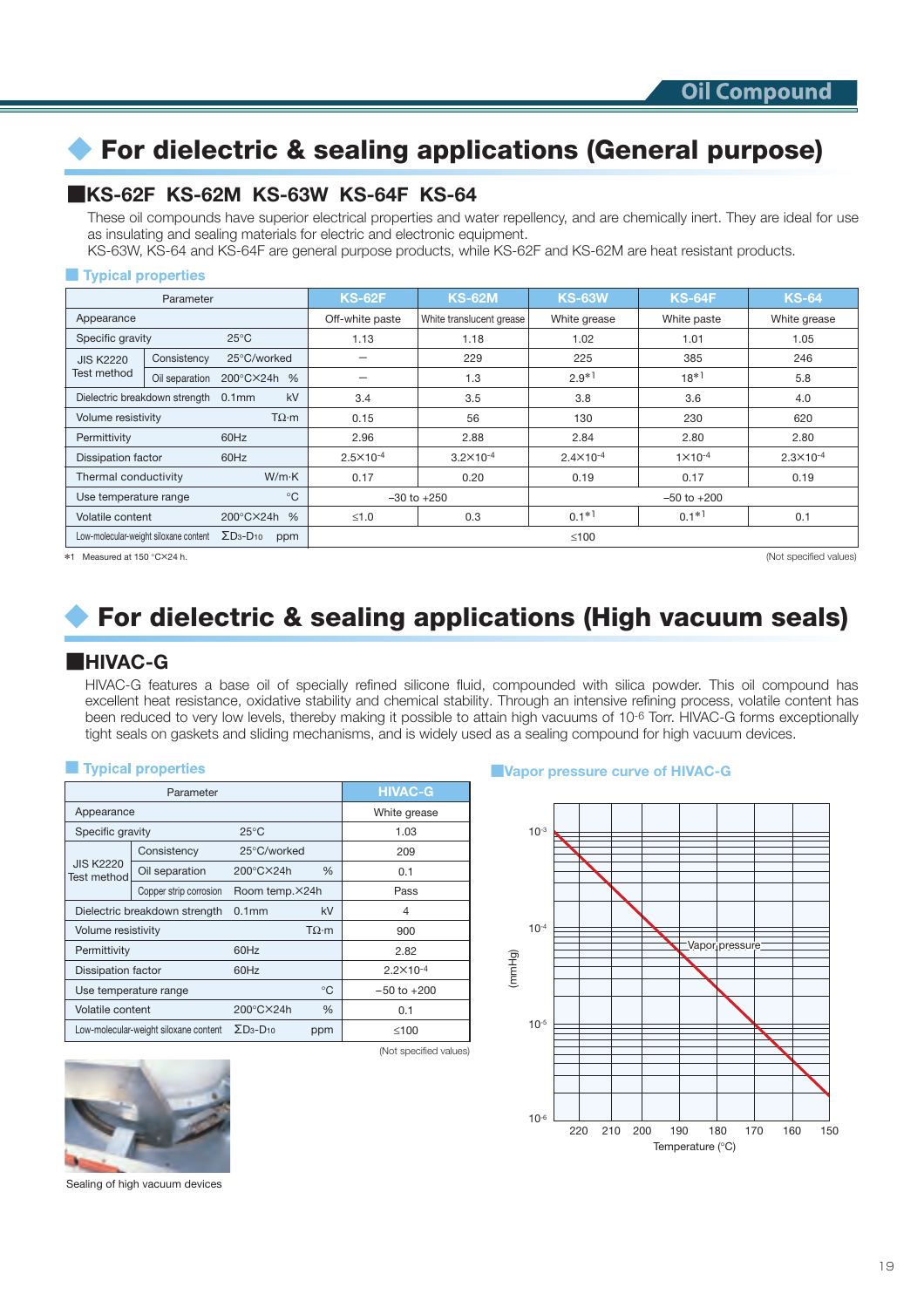# For dielectric & sealing applications (Special purpose)

### **■KS-650N KS-651 KS-65A KS-623 KS-622 KS-63G**

These oil compounds have superior electrical properties and water repellency, and are chemically inert. They are ideal for use as insulating and sealing materials for electric and electronic equipment.

KS-650N and KS-651 will not cause swelling of silicone rubber.

KS-65A and KS-623 are ideal for sealing valves, cocks and packing in common chemistry equipment.

KS-622 is specially formulated to prevent corrosion of copper, and is ideal for terminal protection for copper wiring.

KS-63G can be applied to insulators to help prevent flashover which can be caused by salt Protecting insulators from salt damage damage.



(application example for KS-63G)

#### ■ **Typical properties**

|                                      | Parameter                                                 |                                    |                                   | <b>KS-650N</b>                    | <b>KS-651</b>        | <b>KS-65A</b>                                                      | <b>KS-623</b>                     | <b>KS-622</b>   | <b>KS-63G</b>                     |
|--------------------------------------|-----------------------------------------------------------|------------------------------------|-----------------------------------|-----------------------------------|----------------------|--------------------------------------------------------------------|-----------------------------------|-----------------|-----------------------------------|
| Appearance                           |                                                           | Creamy white<br>translucent grease | Pale yellow to<br>yellow grease   | White grease                      | White grease         | Creamy white<br>grease                                             | Green grease                      |                 |                                   |
| Specific gravity                     |                                                           | $25^{\circ}$ C                     |                                   | 0.98                              | 1.02                 | 1.04                                                               | 1.03                              | 1.03            | 1.06                              |
| <b>JIS K2220</b>                     | Consistency                                               | 25°C/worked                        |                                   | 263                               | 258                  | 221                                                                | 211                               | 268             | 209                               |
| <b>Test method</b>                   | Oil separation                                            | $\frac{0}{6}$                      |                                   | $0.7(105^{\circ}$ C $\times$ 24h) | 2.0(150°C×24h)       | .1(200°C×24h)                                                      | 1.9(200°C×24h)                    | 2.74(150°C×24h) | $0.8(150^{\circ}$ C $\times$ 24h) |
|                                      | Silicone rubber swelling<br>(Weight change/volume change) | 105°C×500h %                       |                                   | $+0.5/+1.1$                       | $+0.6/+1.3$          |                                                                    |                                   |                 |                                   |
|                                      | Dielectric breakdown strength                             | 0.1 <sub>mm</sub>                  | kV                                |                                   |                      | 3.7                                                                | $1.5 \leq$                        |                 | $11*1$                            |
| Volume resistivity                   |                                                           | $T\Omega \cdot m$                  |                                   | 208                               | 1.3                  | 2,600                                                              | $1 \leq$                          |                 | 2,300                             |
| Permittivity                         |                                                           | 60Hz                               |                                   | 2.48                              | 2.6                  |                                                                    |                                   |                 | 2.82                              |
| <b>Dissipation factor</b>            |                                                           | 60Hz                               |                                   | $3.3 \times 10^{-4}$              | $4.7 \times 10^{-4}$ |                                                                    |                                   |                 |                                   |
| $^{\circ}C$<br>Use temperature range |                                                           |                                    | $-10$ to $+100$                   | $-50$ to $+170$                   | $-50$ to $+200$      |                                                                    | $-50$ to $+160$                   | $-50$ to $+200$ |                                   |
| $\frac{0}{6}$<br>Volatile content    |                                                           | $0.5(105^{\circ}$ C $\times$ 24h)  | $0.1(150^{\circ}$ C $\times$ 24h) | $0.1(200^{\circ}$ C $\times$ 24h) |                      | $0.2(200^{\circ}$ C $\times$ 24h) $\vert$ 0.44(150°C $\times$ 24h) | $0.1(150^{\circ}$ C $\times$ 24h) |                 |                                   |
|                                      | Low-molecular-weight siloxane content                     | $\Sigma D_3 - D_{10}$              | ppm                               |                                   |                      | $≤100$                                                             |                                   |                 |                                   |

※1: 0.25mm

(Not specified values)

# **Electrically conductive**

#### **■KS-660 KS-660B**

These oil compounds feature a base oil of silicone fluid compounded with carbon. They have excellent conductivity, heat resistance, and thermo-oxidative stability. KS-660 is for conductive sealing applications, while KS-660B is ideal for use as a conductive lubricant.

#### ■ **Typical properties**

|                                      | Parameter                               |                                                 | <b>KS-660</b>                     | <b>KS-660B</b>                    |  |
|--------------------------------------|-----------------------------------------|-------------------------------------------------|-----------------------------------|-----------------------------------|--|
| Appearance                           |                                         |                                                 | <b>Black</b> grease               |                                   |  |
| Specific gravity<br>$25^{\circ}$ C   |                                         |                                                 | 1.04                              | 1.00                              |  |
|                                      | Consistency                             | 25°C/worked                                     | 247                               | 301                               |  |
| <b>JIS K2220</b>                     | Drop point                              | $^{\circ}C$                                     | $200+$                            | $200+$                            |  |
| Test method                          | Oil separation                          | $\frac{0}{6}$                                   | 8.0(200°C×24h)                    | 3.9(150°C×24h)                    |  |
|                                      | Copper strip corrosion Room temp. × 24h |                                                 | Pass                              |                                   |  |
| Volume resistivity                   |                                         | $\Omega$ ·m                                     | 0.83                              | 11                                |  |
| Thermal conductivity                 |                                         | W/m·K                                           | 0.38                              | 0.38                              |  |
|                                      | Aluminum strip corrosion                | Room temp. × 24h                                | Pass                              |                                   |  |
| $^{\circ}C$<br>Use temperature range |                                         |                                                 | $-50$ to $+200$                   | $-50$ to $+150$                   |  |
| Volatile content                     |                                         | $\frac{0}{0}$                                   | $0.2(200^{\circ}$ C $\times$ 24h) | $0.1(150^{\circ}$ C $\times$ 24h) |  |
|                                      | Low-molecular-weight siloxane content   | $\Sigma$ D <sub>3</sub> -D <sub>10</sub><br>ppm | $≤100$                            |                                   |  |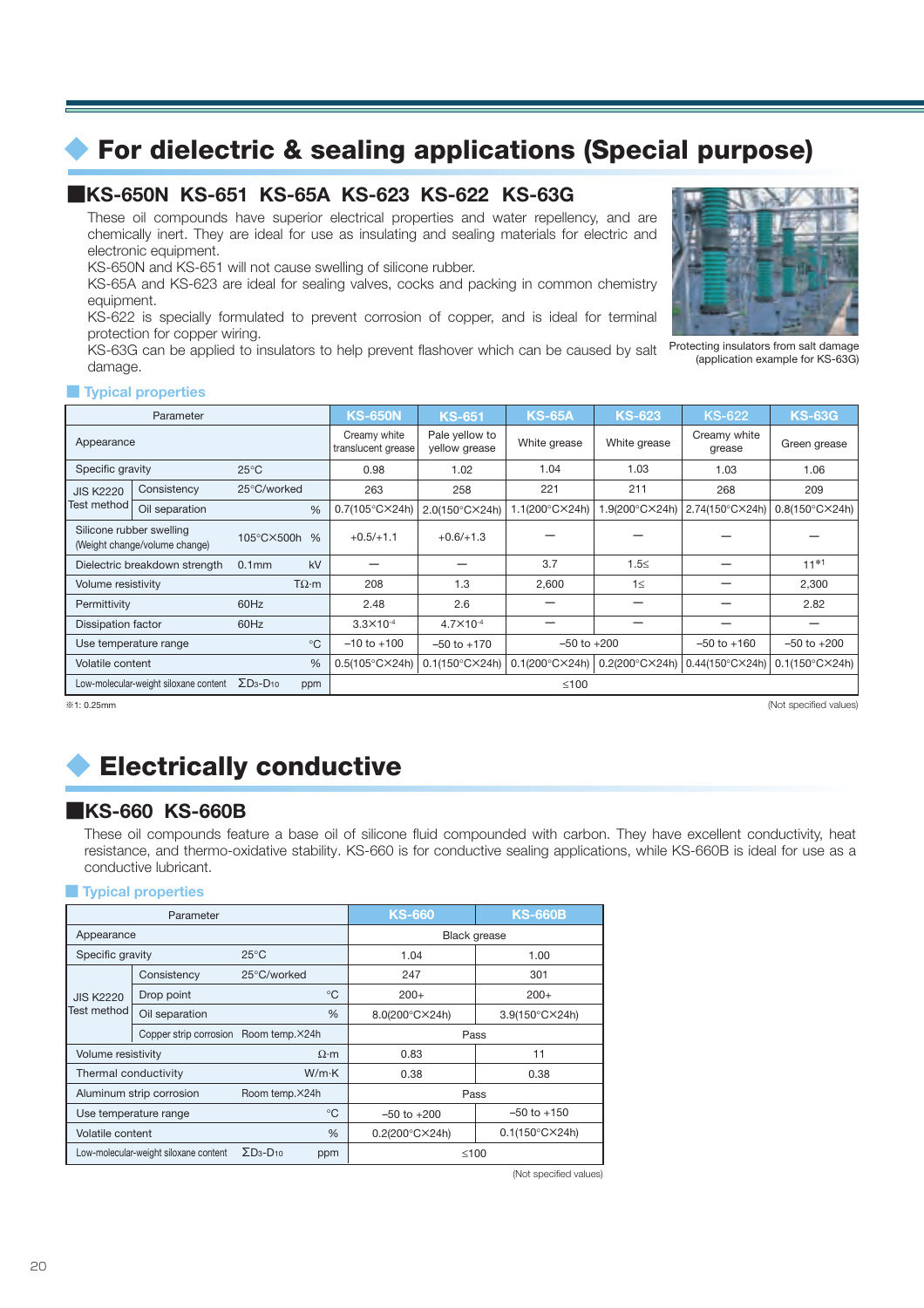# ◆ For optical applications

### **■OPTSEAL OPTSEAL-L**

These oil compounds have high transparency, close to that of quartz glass. A 10 mm layer of OPTSEAL allows over 90% of visible light (400-700 nm) to pass through. These compounds are thus ideal for use as a filler to protect the junction points of optical fiber and optoelectronics devices. OPTSEAL is a non-flow compound, while OPTSEAL-L is somewhat soft and slightly flowable.

#### ■ **Typical properties**

|                                                                  | Parameter                |                |             | <b>OPTSEAL</b>           | <b>OPTSEAL-L</b>         |
|------------------------------------------------------------------|--------------------------|----------------|-------------|--------------------------|--------------------------|
| Appearance                                                       |                          |                |             | High transparency grease | High transparency grease |
| Specific gravity                                                 |                          | $25^{\circ}$ C |             | 1.1                      | 1.1                      |
| <b>JIS K2220</b>                                                 | Consistency              | 25°C/worked    |             | 300                      | 400                      |
| Test method                                                      | Oil separation 200°C×24h |                | %           | < 0.01                   |                          |
| Refractive index                                                 |                          |                |             | 1.4690                   | 1.4690                   |
| Use temperature range                                            |                          |                | $^{\circ}C$ | $-40$ to $+200$          | $-40$ to $+200$          |
| Volatile content<br>200°C×24h                                    |                          |                | %           | 1.1                      | 1.1                      |
| Low-molecular-weight siloxane content $\Sigma D_3-D_{10}$<br>ppm |                          |                |             | < 100                    |                          |

(Not specified values)

#### ■**OPTSEAL: Temperature vs. Refractive index**■Visible light transmittance (Grease thickness: 10 mm)







Filling junction points of optical equipment

# Reference data

### **Various silicone fluids and their swelling of synthetic rubbers**

#### ● Test of swelling tendencies of base oils on synthetic rubbers (70°C, 120°C×240h)

|               | (100, 1200)       |                  |                 |                           |                 |                 |                 |                 |                 |                   |                 |
|---------------|-------------------|------------------|-----------------|---------------------------|-----------------|-----------------|-----------------|-----------------|-----------------|-------------------|-----------------|
| <b>Rubber</b> | <b>Test item</b>  | KS-64 (base oil) |                 | (base oil)<br><b>650N</b> |                 | G-40 (base oil) |                 | G-30 (base oil) |                 | FG-720 (base oil) |                 |
| type          |                   | $70^{\circ}$ C   | $120^{\circ}$ C | $70^{\circ}$ C            | $120^{\circ}$ C | $70^{\circ}$ C  | $120^{\circ}$ C | $70^{\circ}$ C  | $120^{\circ}$ C | $70^{\circ}$ C    | $120^{\circ}$ C |
| IIR           | Weight change (%) | $-1.8$           | $-3.7$          | $-1.5$                    | $-2.1$          | $-1.8$          | $-2.8$          | $-2.0$          | $-3.6$          | $-0.2$            | $-0.9$          |
|               | Volume change (%) | $-3.1$           | $-6.3$          | $-2.4$                    | $-3.5$          | $-3.0$          | $-4.9$          | $-3.3$          | $-6.2$          | $-0.4$            | $-1.6$          |
| <b>CR</b>     | Weight change (%) | $-11.8$          | $-12.1$         | $-13.1$                   | $-14.1$         | $-11.0$         | $-11.6$         | $-12.1$         | $-12.4$         | $-10.3$           | $-11.1$         |
|               | Volume change (%) | $-18.5$          | $-19.7$         | $-20.1$                   | $-22.1$         | $-17.4$         | $-18.9$         | $-19.0$         | $-1.4$          | $-16.1$           | $-18.1$         |
| <b>NR</b>     | Weight change (%) | $-3.0$           | $-4.2$          | $-2.3$                    | $-5.0$          | $-0.6$          | $-3.0$          | $-3.0$          | $-4.6$          | $-1.4$            | $-2.0$          |
|               | Volume change (%) | $-5.1$           | $-9.4$          | $-3.5$                    | $-9.4$          | $-1.4$          | $-7.3$          | $-5.1$          | $-10.1$         | $-2.2$            | $-5.3$          |
| <b>NBR</b>    | Weight change (%) | $-5.4$           | $-9.6$          | $-6.3$                    | $-10.8$         | $-6.1$          | $-10.0$         | $-5.8$          | $-9.8$          | $-4.9$            | $-8.6$          |
|               | Volume change (%) | $-6.5$           | $-12.9$         | $-7.7$                    | $-13.9$         | $-7.3$          | $-13.0$         | $-7.1$          | $-13.2$         | $-6.1$            | $-11.6$         |
| <b>EPDM</b>   | Weight change (%) | $-17.6$          | $-17.9$         | $-14.7$                   | $-15.8$         | $-17.7$         | $-17.9$         | $-18.1$         | $-18.4$         | $-11.3$           | $-14.3$         |
|               | Volume change (%) | $-19.5$          | $-20.5$         | $-15.8$                   | $-17.4$         | $-19.5$         | $-20.4$         | $-20.2$         | $-21.1$         | $-12.1$           | $-16.3$         |
| Silicone      | Weight change (%) | $+32.0$          | $+31.2$         | $-0.2$                    | $-0.4$          | $+7.2$          | $+7.7$          | $+33.2$         | $+33.4$         | $-0.6$            | $-1.5$          |
|               | Volume change (%) | $+38.9$          | $+38.5$         | $+0.3$                    | $+0.2$          | $+8.3$          | $+9.4$          | $+39.2$         | $+39.8$         | $-0.5$            | $-1.2$          |

Note: The data in the table above are the values observed in severe tests in which strips of rubber were immersed in the base oils, and do not represent results obtained with greases. The table should be taken as a quide with respect to compatibility with the materials shown. The same tests conducted with the actual greases tend to yield absolute values which are lower.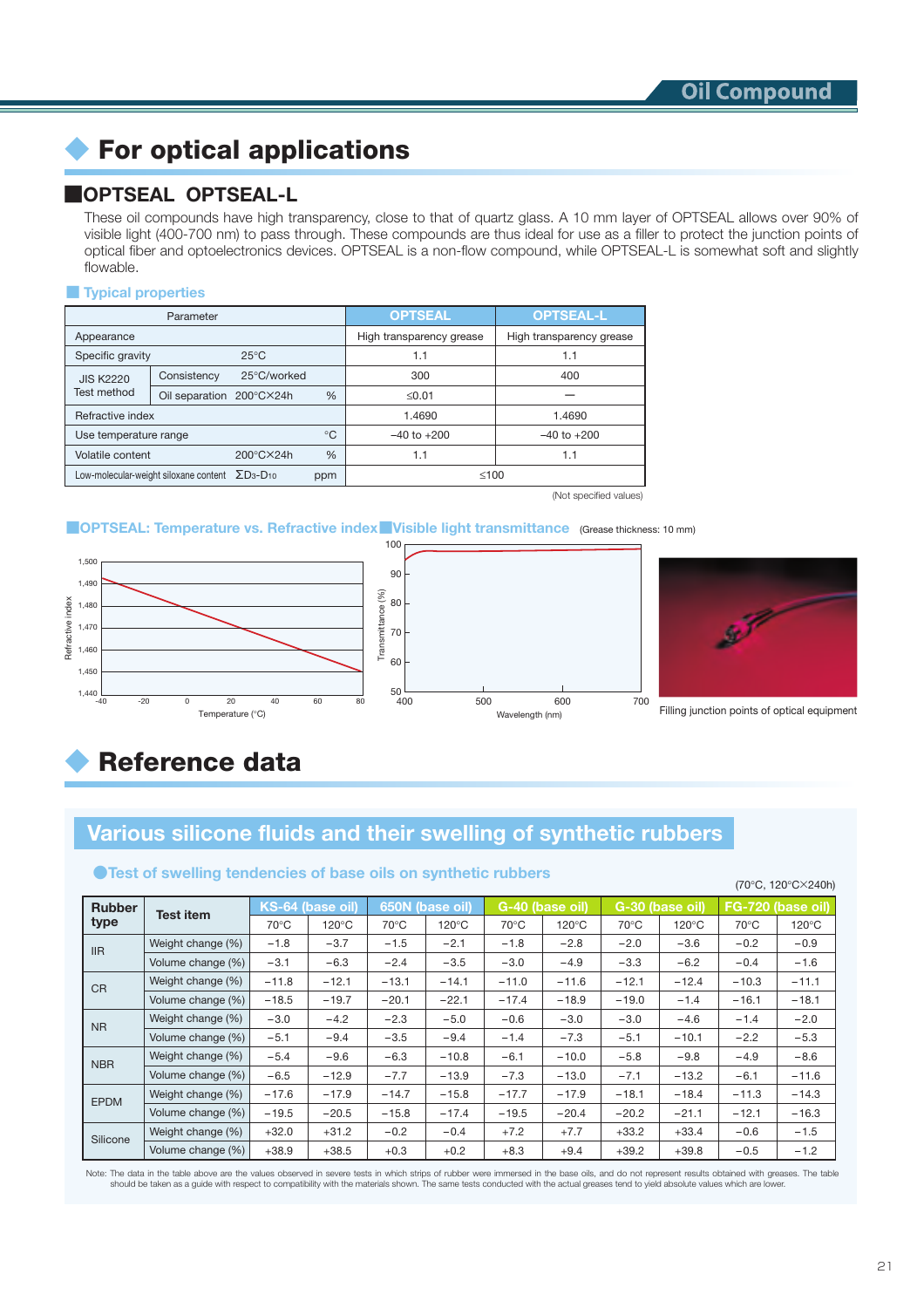# ◆ Safety data

### **Toxicity test results for silicone greases & oil compounds**

| Item<br>Product name | Skin irritation (human)*1 | LD50: Oral (rat)<br>(unit: g/kg) |  |
|----------------------|---------------------------|----------------------------------|--|
| <b>HIVAC-G</b>       | Negative                  | 5<                               |  |
| $KS-64$              | Negative                  | 5<                               |  |
| $G-30M$              | Negative                  | 5<                               |  |
| <b>G-40M</b>         | Negative                  | 5<                               |  |

As the table at left shows, most silicone greases and oil compounds are highly safe. (See below for information on oral toxicity standards.) However, Shin-Etsu's special grades may differ in terms of safety, so please contact us for inquiries about products other than those shown at left.

\*1 Tested by the Japanese Society for Cutaneous Health.

#### **Oral toxicity standards**

●Acute toxicity test

Generally, an animal subject is exposed to a large quantity of a substance to determine the lethal dose. This is normally expressed as LD50 (Lethal Dose, 50%). See the table below for information on degrees of toxicity.

●Categories of strength of toxicity

| Degree of toxicity     | LD50: Oral (rat) (unit: g/kg) |  |  |  |
|------------------------|-------------------------------|--|--|--|
| <b>Extremely toxic</b> | < 0.001                       |  |  |  |
| Strongly toxic         | $0.001 - 0.05$                |  |  |  |
| Moderately toxic       | $0.05 - 0.5$                  |  |  |  |
| Mildly toxic           | $0.5 - 5$                     |  |  |  |
| Minimally toxic        | $5 - 15$                      |  |  |  |
| Nearly non-toxic       | 15<                           |  |  |  |

Source: Hodge, H.G. and Sterner, J.H.

: American Industrial Hygiene Association Quarterly, 10:4, 93, 1943

# **Precautions Related to Handling, Safety and Hygiene**

### **Handling & storage**

- 1. Store in a cool and dark place. Avoid direct sun light.
- 2. After prolonged storage, oil may have separated, but it does not mean there is a problem with product. Stir the product well before using.
- 3. As a general rule it is best to completely use up the product once the container has been opened. If any remains, be sure to seal completely.
- 4. Before applying the product to the intended area, clean and dry the area thoroughly.
- 5. Do not mix these products with other oils or greases.

### **Safety & hygiene**

- 1. Wear gloves and other protective gear when using these products.
- 2. If product gets on the hands or other exposed skin, wipe off with a dry cloth and then wash thoroughly with soap and water. In case of eye contact, immediately flush eyes with plenty of running water, and consult a physician if necessary. Contact lens wearers must be careful to avoid contact between product and their contact lenses. If it comes into contact with the lens, the contact lens may become stuck to the eye.
- 3. Be sure there is adequate ventilation when handling these products at the time of heating in particular. Avoid handling in a poorly ventilated area causing inhalation of vapors.If you feel ill after breathing the vapors, move immediately to an area with fresh air.
- 4. Keep out of reach of children.
- 5. If product gets on the floor, it will become slippery. After wiping product up with a cloth, spread sand or other absorbent material, then wipe again to remove product completely.
- 6. Fluorosilicone greases (FG-720 series), G-420 are essentially harmless when used normally. However, if heated to temperatures above 150 °C, trace amounts of toxic gas will be released. When using these products in high temperature conditions, be sure there is adequate ventilation.
- 7. Be sure to read the Safety Data Sheets (SDS) for these products before use. SDS are available from the Shin-Etsu Sales Department.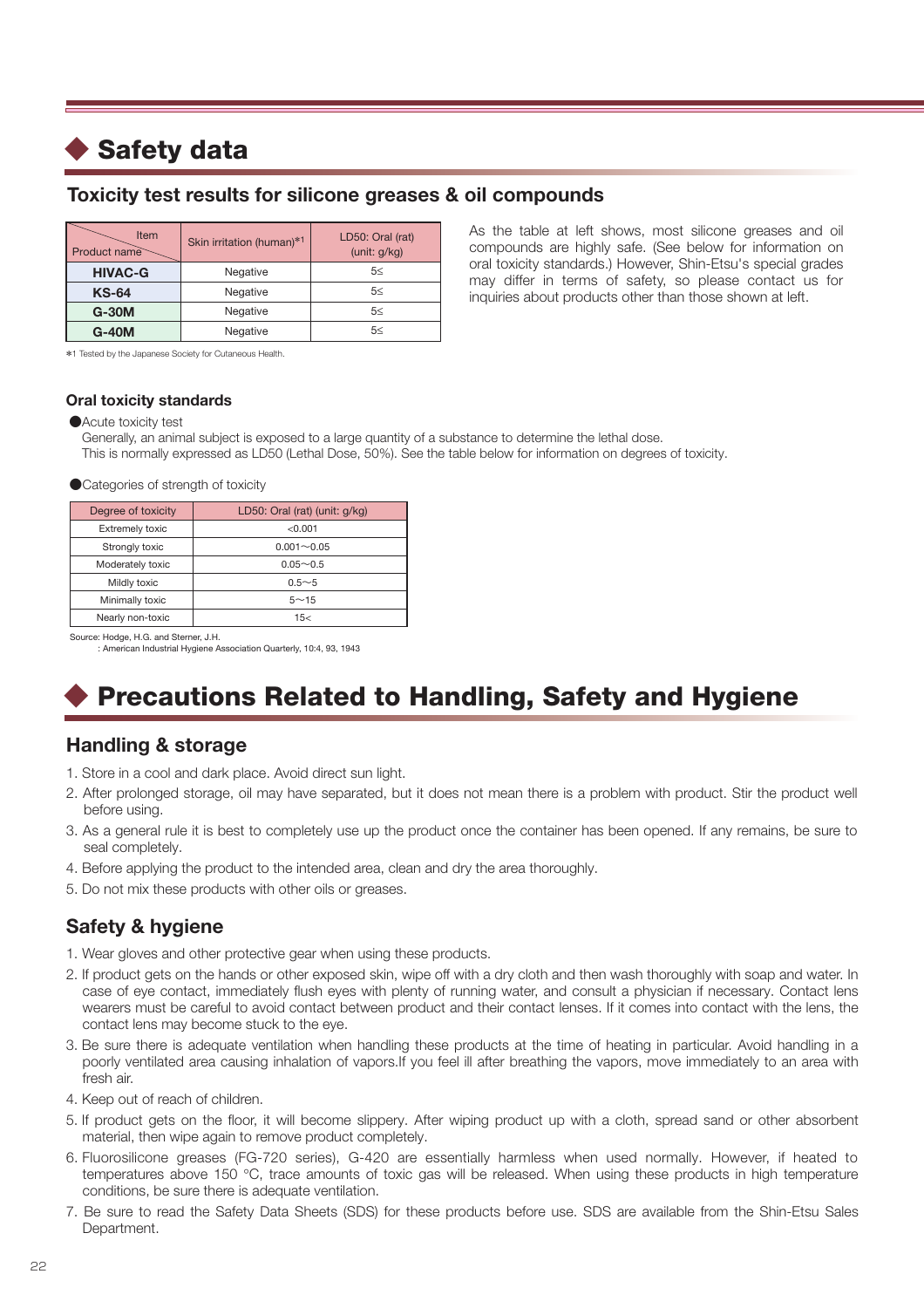# ◆ Packaging

|                | Product name | Tube             | Polyethylene bottle | Syringe  | <b>Plastic container</b> | Metal can | Pail can |
|----------------|--------------|------------------|---------------------|----------|--------------------------|-----------|----------|
| G-30F          |              | 100 <sub>g</sub> |                     |          |                          | 1kg       | 18kg     |
| G-30L          |              | 100g             |                     |          |                          | 1kg       | 18kg     |
| $G-30M$        |              | 100g             |                     |          |                          | 1kg       | 18kg     |
| G-30H          |              | 100g             |                     |          |                          | 1kg       | 18kg     |
| $G-40L$        |              | 100g             |                     |          |                          | 1kg       | 20kg     |
| G-40M          |              | 100g             |                     |          |                          | 1kg       | 20kg     |
| $G-40H$        |              | 100g             |                     |          |                          | 1kg       | 20kg     |
| $G-420$        |              |                  |                     |          |                          | 1kg       | 20kg     |
| $G-501$        |              | 80g              |                     |          |                          | 1kg       | 16kg     |
| FG-720         |              |                  | 100 <sub>g</sub>    |          |                          | 1kg       | 20kg     |
| FG-721         |              |                  | 100g                |          |                          | 1kg       | 20kg     |
| FG-722         |              |                  | 100g                |          |                          | 1kg       | 20kg     |
| $G-302$        |              |                  |                     |          |                          | 1kg       | 18kg     |
| $G-503$        |              |                  |                     |          |                          | 1kg       | 16kg     |
| $G-411$        |              |                  | 100g                |          |                          | 1kg       | 20kg     |
| G-330          |              |                  | 100g                |          |                          | 1kg       | 15kg     |
| $G-331$        |              |                  | 100g                |          |                          | 1kg       | 20kg     |
| G-332          |              |                  | 100 <sub>g</sub>    |          |                          | 1kg       | 20kg     |
| G-333          |              |                  |                     |          |                          | 1kg       | 20kg     |
| G-334          |              |                  |                     |          |                          | 1kg       | 20kg     |
| $G - 340$      |              |                  | 100g                |          |                          | 1kg       | 18kg     |
| $G-341$        |              |                  | 100g                |          |                          | 1kg       | 18kg     |
| $G-342$        |              |                  |                     |          |                          | 1kg       | 18kg     |
| G-631          |              |                  |                     |          |                          | 1kg       | 18kg     |
| G-632          |              |                  |                     |          |                          | 1kg       | 18kg     |
| G-633          |              |                  |                     |          |                          | 1kg       | 18kg     |
| KS-609         |              | 200g             |                     |          | 1kg                      |           | 20kg     |
| KS-613         |              |                  |                     |          |                          | 1kg       | 20kg     |
| $G-747$        |              | 200g             |                     |          | 1kg                      |           | 20kg     |
| $G-775$        |              |                  | 100g                | 90g, 1kg |                          |           |          |
| G-776          |              |                  | 100g                |          | 1kg                      |           |          |
| $G-777$        |              |                  | 200g                | 90g      | 1kg                      |           |          |
| G-779          |              |                  |                     |          | 1kg                      | 2kg       |          |
| G-1000         |              | 200g             |                     | 900g     |                          |           |          |
| $G-765$        |              | 200g             |                     | 90g      | 1kg                      |           |          |
| $G-750$        |              |                  |                     | 90g      | 1kg                      |           |          |
| $G-751$        |              |                  | 100g                | 150g     | 1kg                      |           |          |
| X-23-7762      |              |                  | 100g                |          | 1kg                      |           |          |
| X-23-7783D     |              |                  | 100g                |          | 1kg                      |           |          |
| X-23-7868-2D   |              |                  | 100g                |          | 1kg                      |           |          |
| X-23-8033-1    |              |                  |                     |          | 1kg                      |           |          |
| X-23-7921-5    |              |                  |                     | 60g      | 1kg                      |           |          |
| <b>KS-63W</b>  |              |                  |                     |          |                          | 1kg       | 20kg     |
| <b>KS-64</b>   |              | 100g             |                     |          |                          | 1kg       | 20kg     |
| KS-64F         |              | 100g             |                     |          |                          | 1kg       | 20kg     |
| KS-62F         |              |                  |                     |          |                          | 1kg       | 20kg     |
| <b>KS-62M</b>  |              |                  |                     |          |                          | 1kg       | 20kg     |
| HIVAC-G        |              | 100g             | 50g                 |          |                          | 1kg       | 20kg     |
| <b>KS-650N</b> |              | 100g             |                     |          |                          | 1kg       | 16kg     |
| KS-651         |              |                  | 100g                |          |                          | 1kg       | 18kg     |
| KS-65A         |              |                  |                     |          |                          | 1kg       | 20kg     |
| KS-623         |              |                  |                     |          |                          | 1kg       | 20kg     |
| KS-622         |              |                  |                     |          |                          | 1kg       | 15kg     |
| KS-660         |              |                  |                     |          |                          | 1kg       | 15kg     |
| <b>KS-660B</b> |              |                  |                     |          |                          | 1kg       | 18kg     |
| <b>KS-63G</b>  |              |                  |                     |          |                          | 1kg       | 20kg     |
| OPTSEAL        |              |                  |                     | 50g      |                          |           |          |
| OPTSEAL-L      |              |                  |                     | 50g      |                          |           |          |
|                |              |                  |                     |          |                          |           |          |